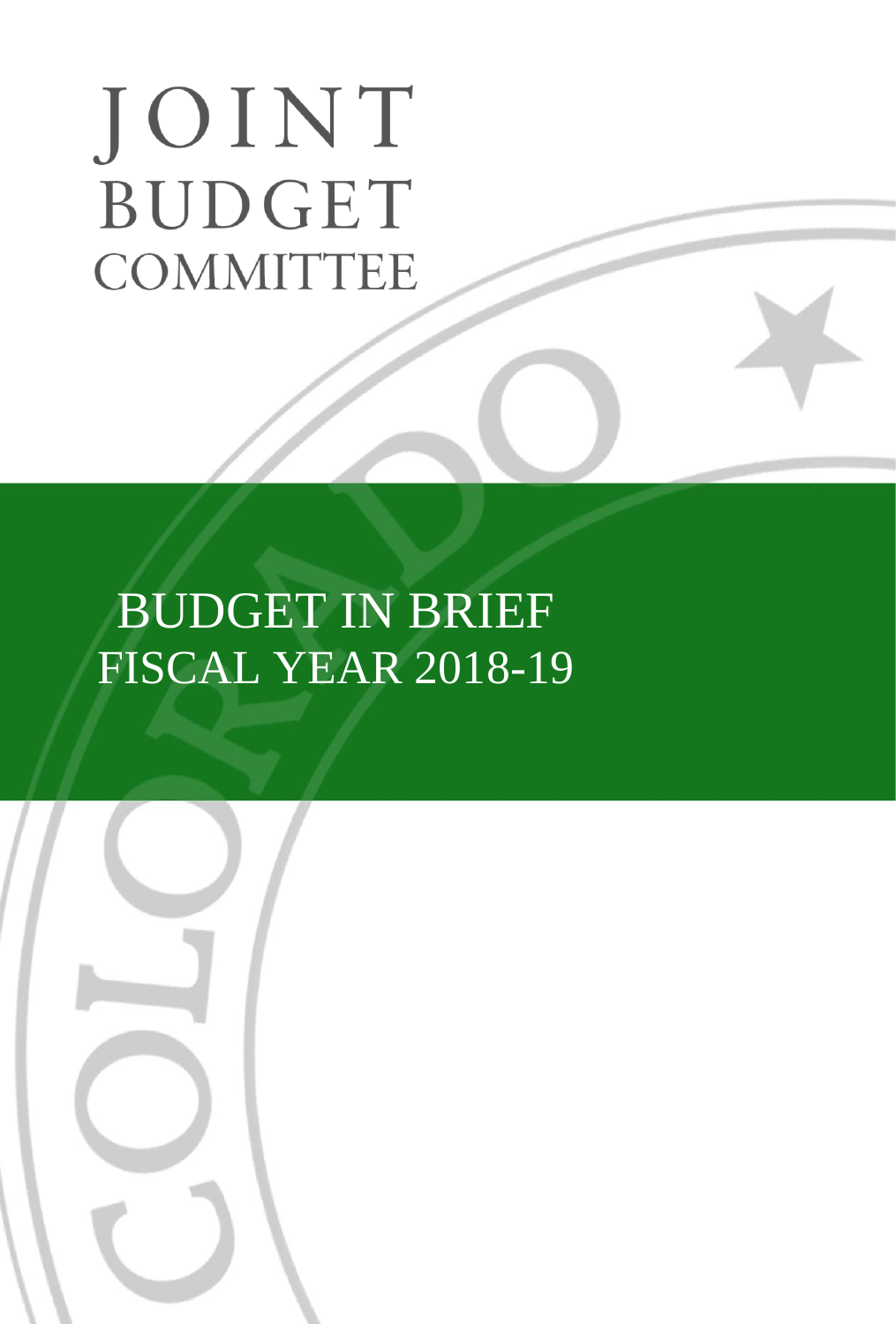#### JOINT BUDGET COMMITTEE

Dave Young Bob Rankin

**SENATORS** Kent Lambert—Vice-Chair Kevin Lundberg Dominick Moreno



200 EAST 14TH AVENUE, 3RD FLOOR LEGISLATIVE SERVICES BUILDING DENVER, CO 80203 TELEPHONE 303-866-2061 *https://leg.colorado.gov/content/budget*

W<sup>e</sup> are pleased to present the annual Budget in Brief, which includes financial facts and other information about Colorado government agencies and programs. The purpose of this booklet is to answer some of the most frequently asked questions about the state budget. More detailed information regarding state funding decisions made during the 2018 regular legislative session is available in the Fiscal Year 2018-19 Appropriations Report.

We hope you find this Budget in Brief helpful. We would appreciate any feedback regarding the format, the information included, and suggestions for future editions.

Sincerely,

John A. Ziegler Staff Director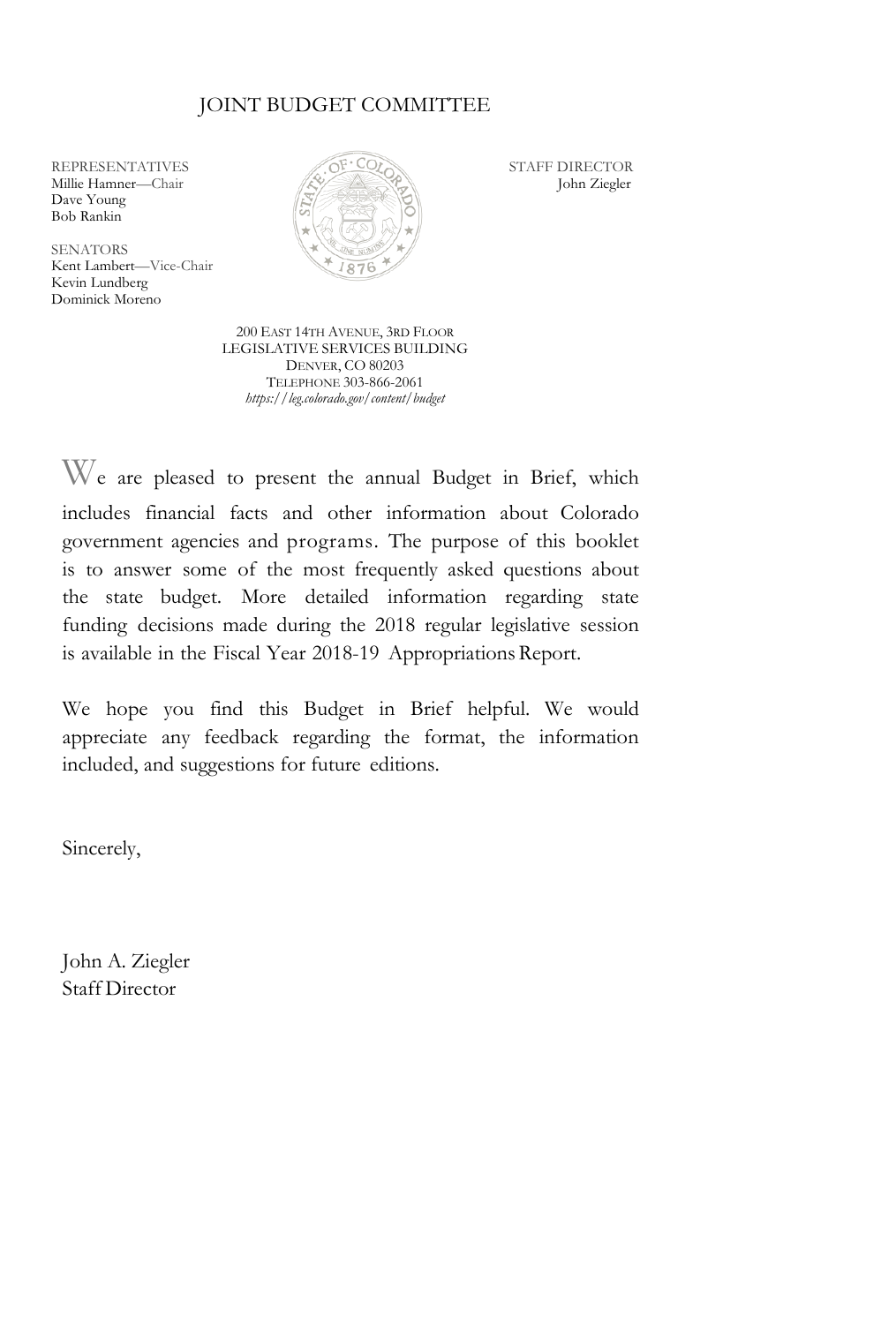# **CONTENTS**

| INTRODUCTORY INFORMATION:               |                |
|-----------------------------------------|----------------|
| Glossary                                | 2              |
| <b>State Operating Budget</b>           | $\overline{4}$ |
| <b>General Fund Revenues</b>            | 6              |
| Cash Fund Revenues                      | 7              |
| <b>State Employees</b>                  | $\,8\,$        |
| General Fund Appropriation Restrictions | 9              |
| SUMMARIES BY DEPARTMENT:                |                |
| Agriculture                             | 10             |
| Corrections                             | 11             |
| Education                               | 12             |
| Governor's Office                       | 14             |
| Health Care Policy & Financing          | 15             |
| Higher Education                        | 17             |
| Human Services                          | 19             |
| Judicial Department                     | 21             |
| Labor & Employment                      | 22             |
| Law                                     | 23             |
| Legislative Department                  | 24             |
| Local Affairs                           | 25             |
| Military & Veterans Affairs             | 26             |
| <b>Natural Resources</b>                | 27             |
| Personnel                               | 28             |
| Public Health & Environment             | 29             |
| Public Safety                           | 31             |
| <b>Regulatory Agencies</b>              | 32             |
| Revenue                                 | 33             |
| State                                   | 34             |
| Transportation                          | 35             |
| Treasury                                | 36             |
| Capital Construction                    | 37             |
| DEPARTMENT CONTACT INFORMATION:         |                |
| Legislative Liaisons                    | 39             |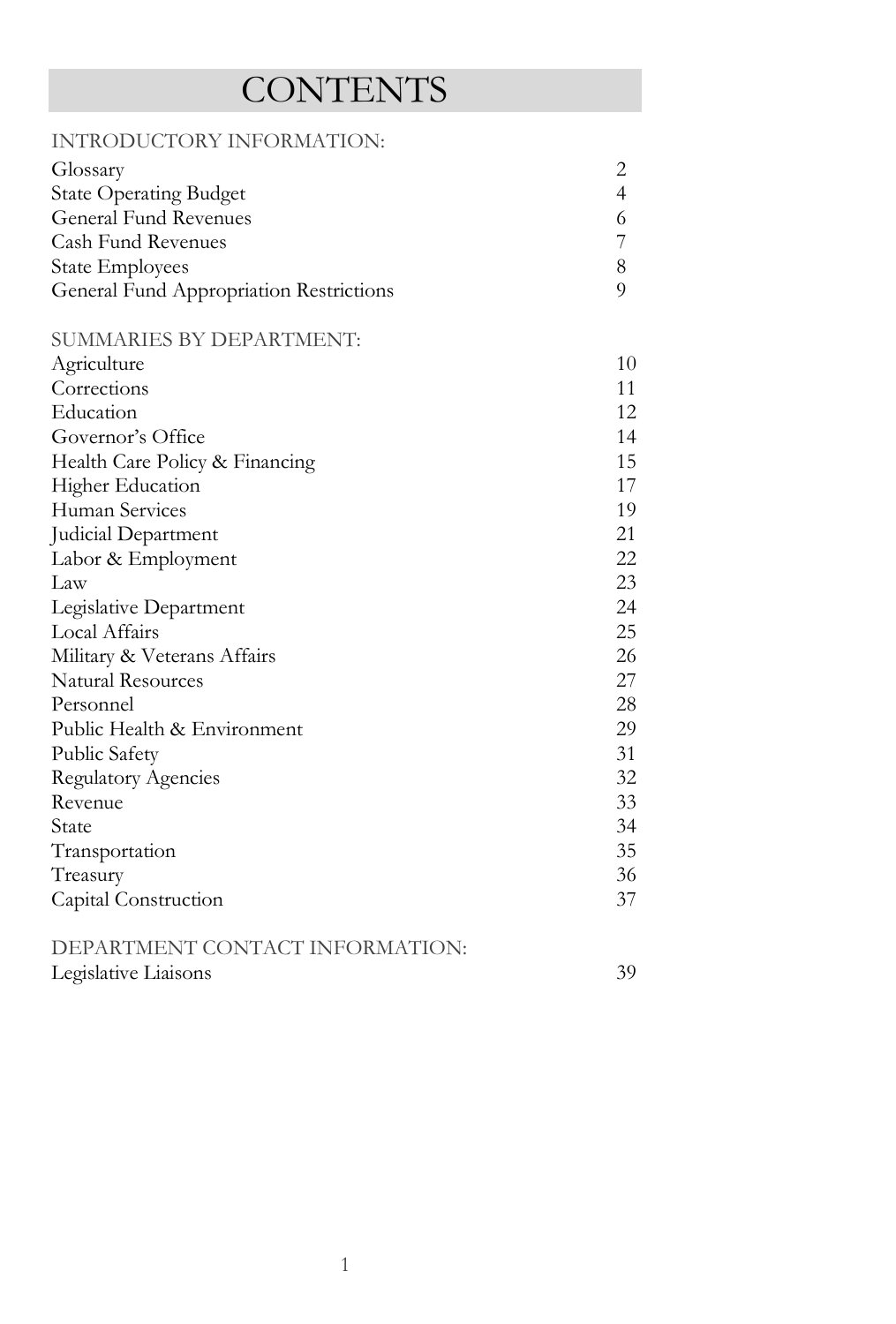#### *CD GLOSSARY*

APPROPRIATION: An appropriation is legal authority for a department to expend a specified sum of money for a specified purpose. A state department may only expend money from the State treasury if the agency has a legislative appropriation for such purpose or if the expenditure is otherwise authorized by law. Most appropriations for government operations are for a single state fiscal year. However, appropriations related to capital construction projects and certain major information technology projects generally remain available until completion of the project or for a period of three years, whichever comes first.

CAPITAL CONSTRUCTION FUND: The Capital Construction Fund is a fund that receives transfers from the General Fund for capital construction purposes. Money in this fund is appropriated to: construct, repair, and renovate state facilities; purchase major equipment; and acquire land. Appropriations from this fund are exempt from the fiscal year spending limit imposed by Section 20 of Article X of the State Constitution (also known as the Taxpayer's Bill of Rights or TABOR).

CASH FUNDS: Specific funds created to receive earmarked revenues, such as fees and fines. These funds typically pay for the programs for which the revenues are collected. Examples are the Wildlife Cash Fund and the Colorado Telephone Users with Disabilities Fund.

C.R.S.: Colorado Revised Statutes, the compilation of Colorado laws.

FEDERAL FUNDS: Funds from the federal government. Some federal funds are grants for limited purposes, while other federal funds support ongoing programs and may require matching State funds.

FTE: Full-time equivalent (FTE) means the budgetary equivalent of one permanent position continuously filled full-time for an entire fiscal year by elected officials or by state employees who are paid for at least 2,080 hours.

GENERAL FUND: A fund that consists of general tax revenues, such as state sales and income tax revenues, as well as any other revenues and money not legally required to be credited to a specific fund. The General Fund is used to pay for a variety of state programs and services. General Fund revenue and expenditures are restricted by both TABOR and a statutory provision that restricts annual state General Fund appropriations to an amount equal to 5.0 percent of Colorado personal income.

GENERAL FUND EXEMPT: TABOR restricts the amount of General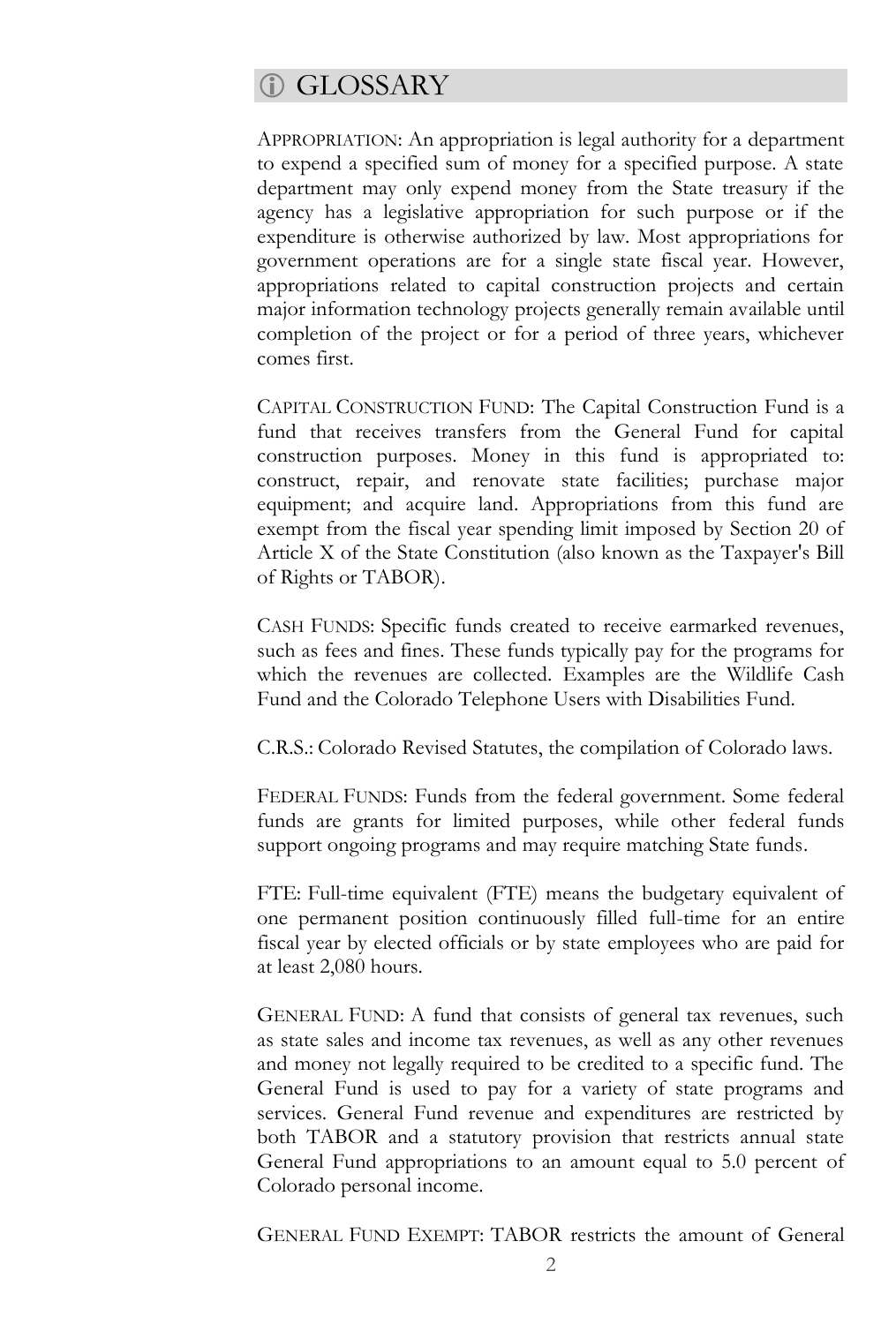Fund and cash fund revenues that can be collected and spent by the State. Two categories of General Fund revenues are exempt from these provisions: (1) tobacco tax revenues received pursuant to Amendment 35, which contained a voter-approved tax increase that specified that some of the resulting tax revenue be deposited in the General Fund; and (2) General Fund revenues that exceed the TABOR limit but are less than the revenue cap established by Referendum C. The latter source of funds must be deposited in the General Fund Exempt Account and can be appropriated only for health care, education, retirement plans for firefighters and police officers, and strategic transportation projects.

LONG BILL: Colorado's annual general appropriation act, which provides most of the appropriations for the expenses of the State's executive, legislative, and judicial departments.

OPERATING BUDGET: This term refers to the sum of appropriations in the Long Bill and other bills that support the ordinary, ongoing operating expenses of executive, legislative, and judicial departments. The operating budget excludes appropriations related to capital construction projects and certain major information technology projects.

REAPPROPRIATED FUNDS: Reappropriated funds are amounts of General Fund, cash funds, or federal funds that are appropriated more than one time in the same fiscal year. For example, General Fund is appropriated to the Department of Education for the purchase of legal services, and the same amount is appropriated to the Department of Law to provide such services. The appropriation to the Department of Law is identified as reappropriated funds with an associated letternote indicating the origin of the funds.

TAXPAYER'S BILL OF RIGHTS (TABOR): Colorado voters adopted a citizen-initiated amendment to the State Constitution known as the Taxpayer's Bill of Rights or TABOR (Section 20 of Article X) in 1992. The amendment restricts state and local governments' abilities to collect and spend revenues without voter approval. Under TABOR, a vote of the people is required for the State or local governments to: (a) increase tax rates; (b) increase retained revenues by more than the sum of inflation and the percentage population growth; (c) incur multi-year debt; or (d) weaken other limits on revenue. The amendment requires that collected revenue in excess of the inflation plus population growth limit be refunded in the following fiscal year. In November 2005 voters passed Referendum C, which allows the State to retain certain revenues in excess of the TABOR fiscal year spending limit.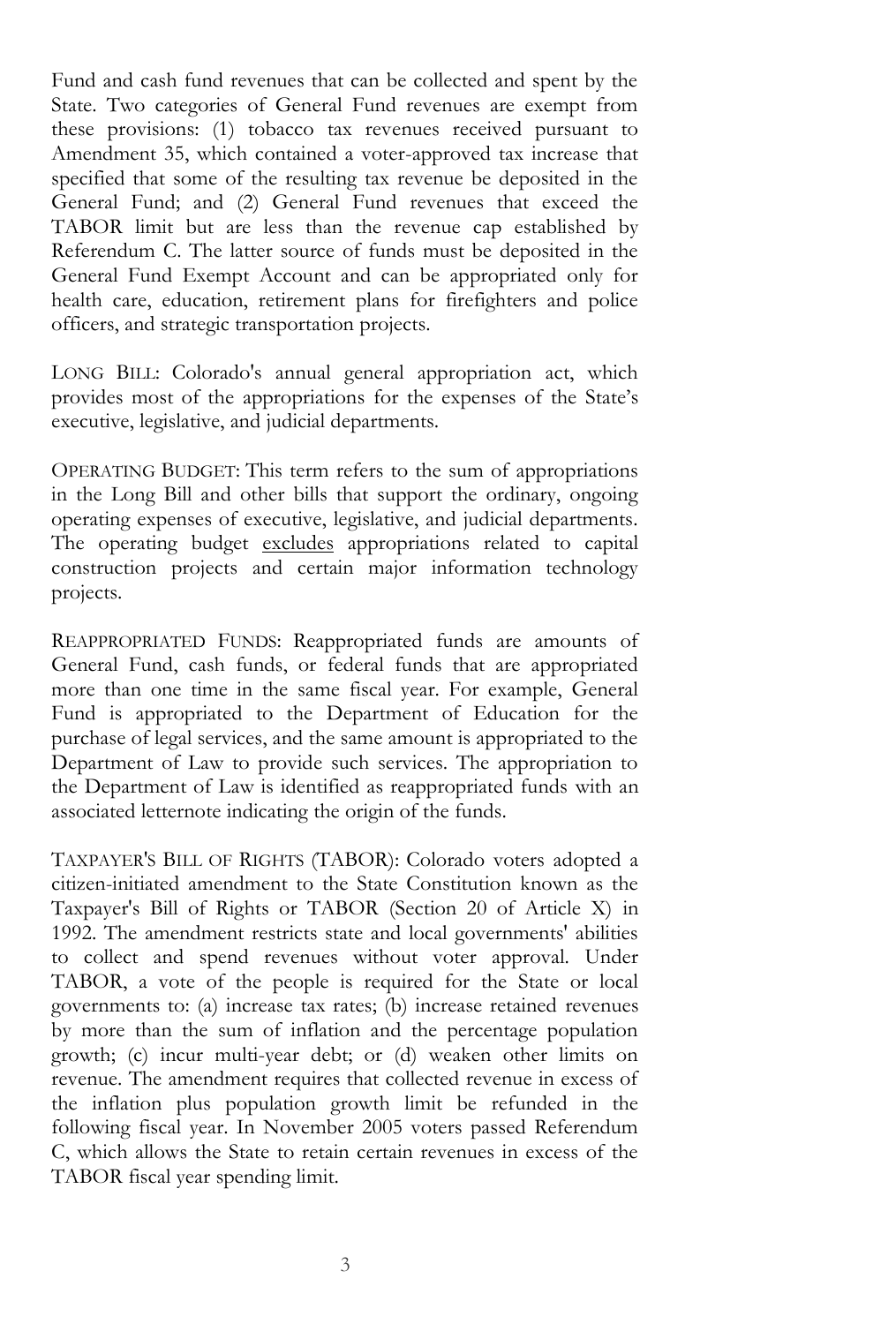# STATE OPERATING BUDGET

# ALL FUNDS \$30.63 BILLION



<sup>1</sup> The "General Government" category includes the Governor's Office, the Legislative Department, and the Department of Personnel.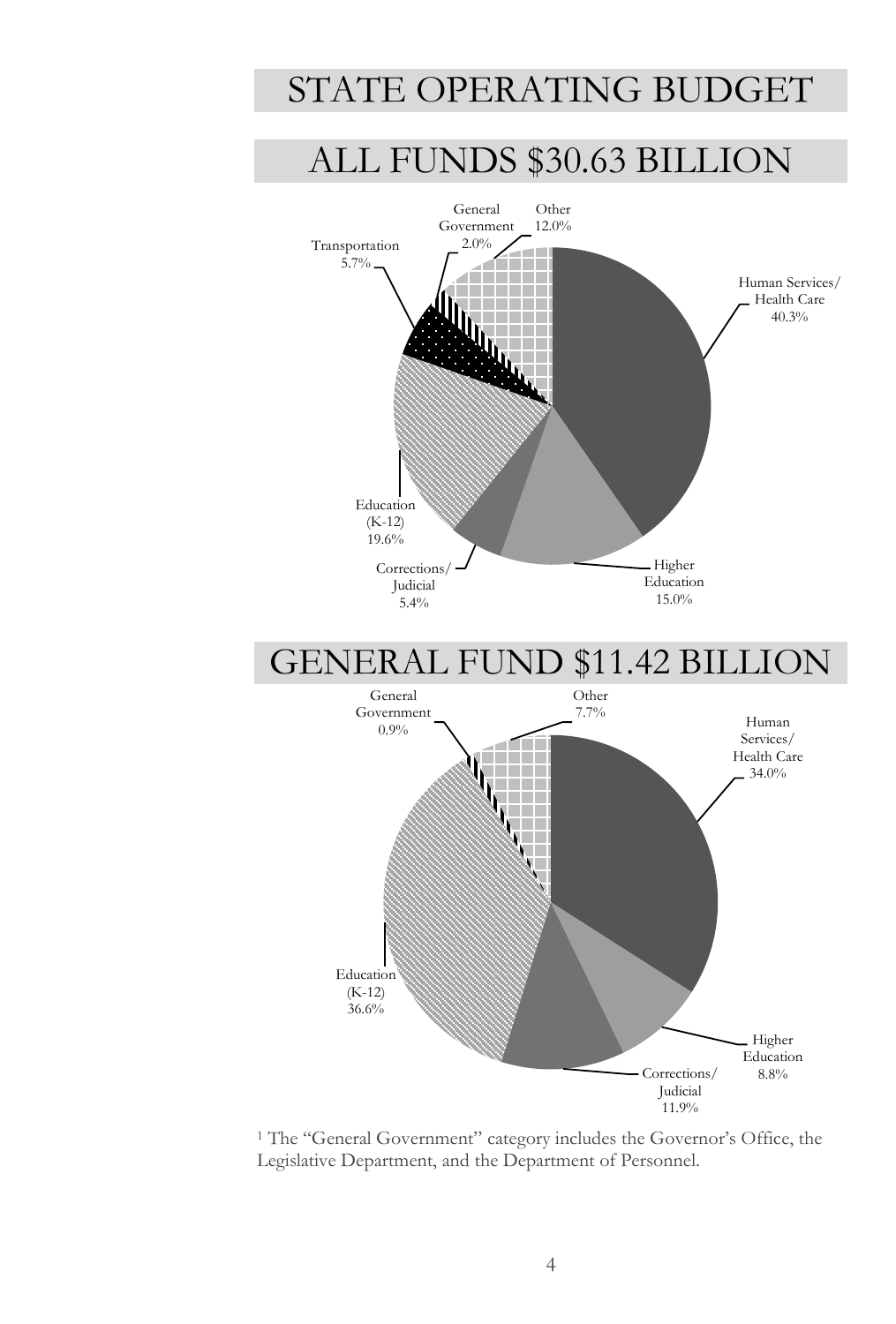# STATE OPERATING BUDGET (\$ IN MILLIONS)

| <b>FUNDING SOURCE</b> | <b>TOTAL</b><br><b>APPROPRIATION</b> | PERCENT OF<br><b>TOTAL</b> |
|-----------------------|--------------------------------------|----------------------------|
| General Fund          | \$11,419.8                           | 37.3%                      |
| Cash Funds            | 8,741.4                              | 28.5%                      |
| Reappropriated Fund   | 1,857.5                              | $6.1\%$                    |
| Federal Funds         | 8,610.1                              | 28.1%                      |
| <b>TOTAL</b>          | \$30,628.8                           | 100.0%                     |

| PROGRAM                         | <b>TOTAL</b><br><b>APPROPRIATION</b> | PERCENT OF<br><b>TOTAL</b> |
|---------------------------------|--------------------------------------|----------------------------|
| Human Services / Health Care    | \$12,355.3                           | 40.3%                      |
| Education ( $K - 12$ )          | 5,991.6                              | 19.6%                      |
| Higher Education                | 4,590.0                              | $15.0\%$                   |
| Transportation                  | 1,753.5                              | $5.7\%$                    |
| Corrections / Judicial          | 1,667.3                              | $5.4\%$                    |
| General Government <sup>1</sup> | 610.2                                | $2.0\%$                    |
| Other                           | 3,660.9                              | $12.0\%$                   |
| <b>TOTAL</b>                    | \$30,628.8                           | 100.0%                     |

|                                 | <b>GENERAL</b><br><b>FUND</b> | PERCENT OF      |
|---------------------------------|-------------------------------|-----------------|
| PROGRAM                         | <b>APPROPRIATION</b>          | <b>TOTAL GF</b> |
| Education $(K - 12)$            | \$4,180.3                     | 36.6%           |
| Human Services / Health Care    | 3,887.2                       | $34.0\%$        |
| Corrections / Judicial          | 1,364.0                       | 11.9%           |
| <b>Higher Education</b>         | 1,003.6                       | $8.8\%$         |
| General Government <sup>1</sup> | 106.7                         | $0.9\%$         |
| Transportation                  | 0.0                           | $0.0\%$         |
| Other                           | 878.1                         | $7.7\%$         |
| <b>TOTAL</b>                    | \$11,419.8                    | 100.0%          |

<sup>1</sup> The "General Government" category includes the Governor's Office, the Legislative Department, and the Department of Personnel.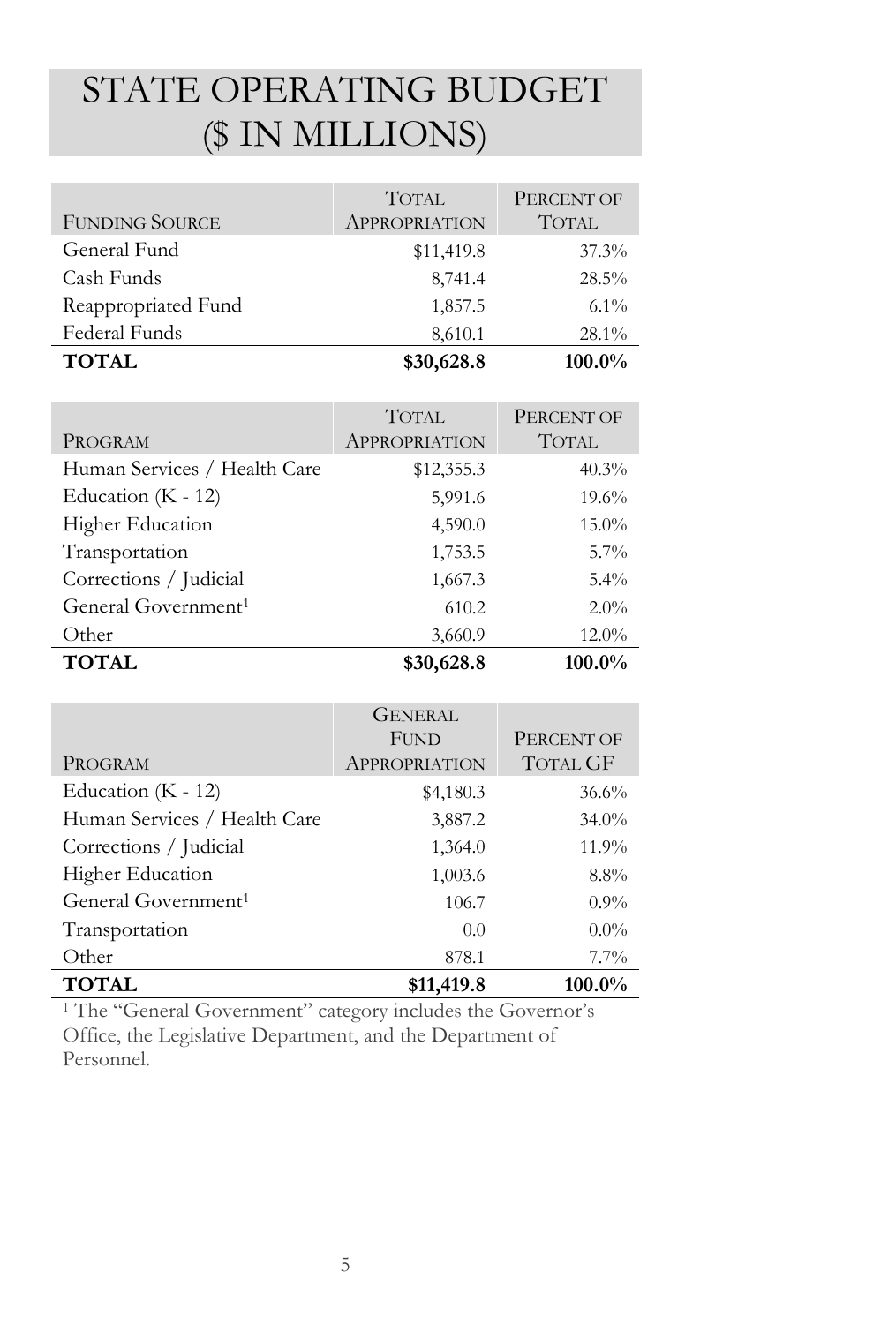### STATE GENERAL FUND REVENUES FY 2018-19 ESTIMATE<sup>1</sup> (\$ IN MILLIONS)

| <b>GENERAL FUND</b>                                                         |               | $\%$ OF      |
|-----------------------------------------------------------------------------|---------------|--------------|
| <b>SOURCES</b>                                                              | <b>AMOUNT</b> | <b>TOTAL</b> |
| <b>INCOME TAXES</b>                                                         |               |              |
| Net Individual Income Tax                                                   | \$7,782.2     | $65.0\%$     |
| Net Corporate Income Tax                                                    | 779.7         | $6.5\%$      |
| Less Amount Credited to                                                     |               |              |
| <b>State Education Fund</b>                                                 | (633.6)       | $(5.3\%)$    |
| <b>TOTAL INCOME TAXES</b>                                                   | \$7,928.3     | 66.2%        |
| <b>EXCISE TAX</b>                                                           |               |              |
| Sales                                                                       | \$3,244.8     | $27.1\%$     |
| Use                                                                         | 317.6         | $2.7\%$      |
| Liquor                                                                      | 47.1          | $0.4\%$      |
| Cigarette                                                                   | 32.3          | $0.3\%$      |
| Tobacco Products                                                            | 22.9          | $0.2\%$      |
| <b>TOTAL EXCISE TAXES</b>                                                   | \$3,664.7     | 30.7%        |
| OTHER SOURCES                                                               |               |              |
| Insurance                                                                   | \$319.3       | $2.7\%$      |
| Interest Income                                                             | 18.7          | $0.2\%$      |
| Court Receipts                                                              | 4.2           | $0.0\%$      |
| Pari-Mutuel                                                                 | 0.6           | $0.0\%$      |
| Other Income                                                                | 32.6          | $0.3\%$      |
| <b>TOTAL OTHER SOURCES</b>                                                  | \$375.4       | 3.2%         |
| <b>TOTAL GENERAL FUND</b>                                                   |               |              |
| <b>REVENUES</b>                                                             | \$11,968.3    | $100.0\%$    |
| <sup>1</sup> Source: Office of State Planning and Budgeting March 2018. The |               |              |

Source: Office of State Planning and Budgeting March <sup>2</sup> *Colorado Outlook: Economic and Fiscal Review*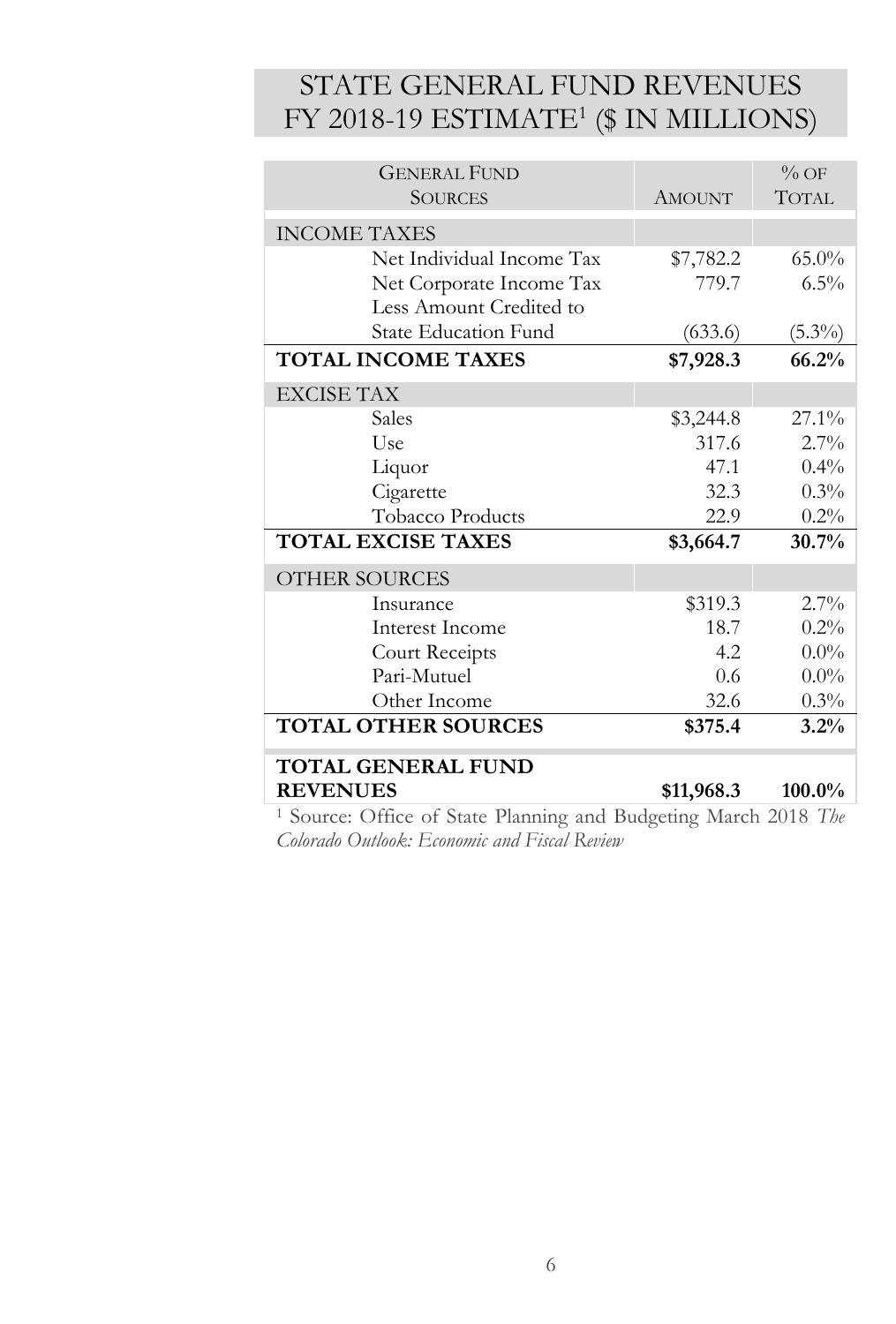### STATE CASH FUND REVENUES FY 2018-19 ESTIMATE<sup>1</sup> (\$ IN MILLIONS)

|                            |               | $\%$ OF      |
|----------------------------|---------------|--------------|
| <b>CASH FUND SOURCES</b>   | <b>AMOUNT</b> | <b>TOTAL</b> |
| Transportation-related     | \$1,289.7     | 55.6%        |
| Severance Tax              | 113.0         | $4.9\%$      |
| Limited Gaming Fund        | 110.2         | $4.8\%$      |
| <b>Regulatory Agencies</b> | 84.9          | $3.7\%$      |
| Insurance-related          | 19.5          | $0.8\%$      |
| All Other                  | 701.0         | $30.2\%$     |
| <b>TOTAL</b>               | \$2,318.3     | 100.0%       |

<sup>1</sup> Source: Office of State Planning and Budgeting March 2018 *The Colorado Outlook: Economic and Fiscal Review*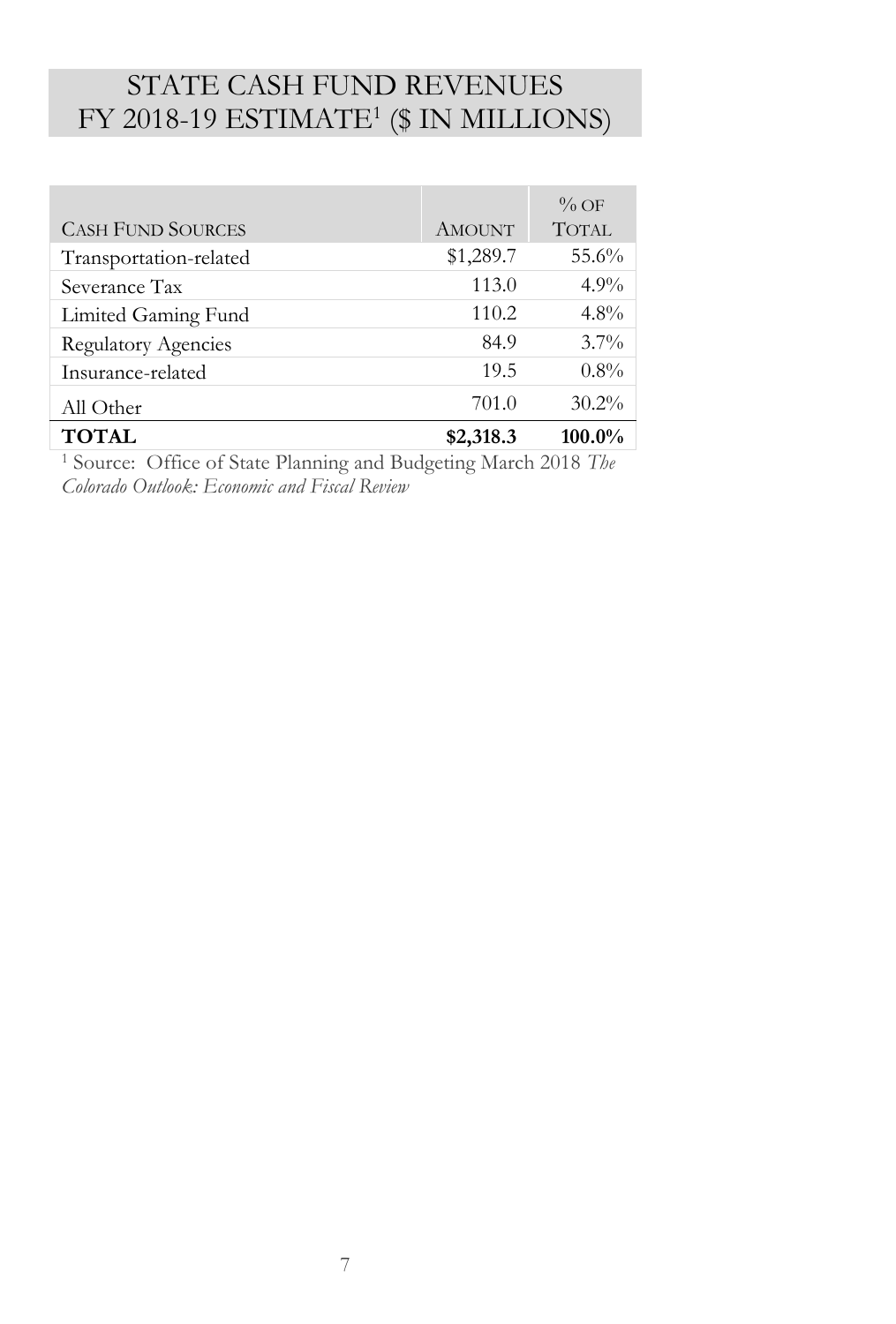### DISTRIBUTION OF COLORADO STATE EMPLOYEES AS APPROPRIATED BY THE GENERAL ASSEMBLY FY 2018-19

| DEPARTMENT               | NUMBER OF FTE <sup>1</sup> | $%$ OF TOTAL |
|--------------------------|----------------------------|--------------|
| <b>Higher Education</b>  | 26,150.0                   | 44.3%        |
| Corrections              | 6,245.9                    | 10.6%        |
| Human Services           | 5,052.9                    | 8.6%         |
| Judicial                 | 4,745.3                    | $8.0\%$      |
| Transportation           | 3,326.8                    | $5.6\%$      |
| Public Safety            | 1,854.3                    | $3.1\%$      |
| <b>Natural Resources</b> | 1,464.5                    | $2.5\%$      |
| Revenue                  | 1,472.0                    | $2.5\%$      |
| Military Affairs         | 1,407.2                    | $2.4\%$      |
| Public Health and        |                            |              |
| Environment              | 1,345.8                    | $2.3\%$      |
| Labor & Employment       | 1,280.6                    | $2.2\%$      |
| Governor's Office        | 1,101.5                    | $1.9\%$      |
| Other                    | 3,522.6                    | $6.0\%$      |
| <b>TOTAL FTE</b>         | 58,969.4                   | $100.0\%$    |

<sup>1</sup> FTE – Full-time equivalent of one position continuously filled for an entire year (2,080 hours per year).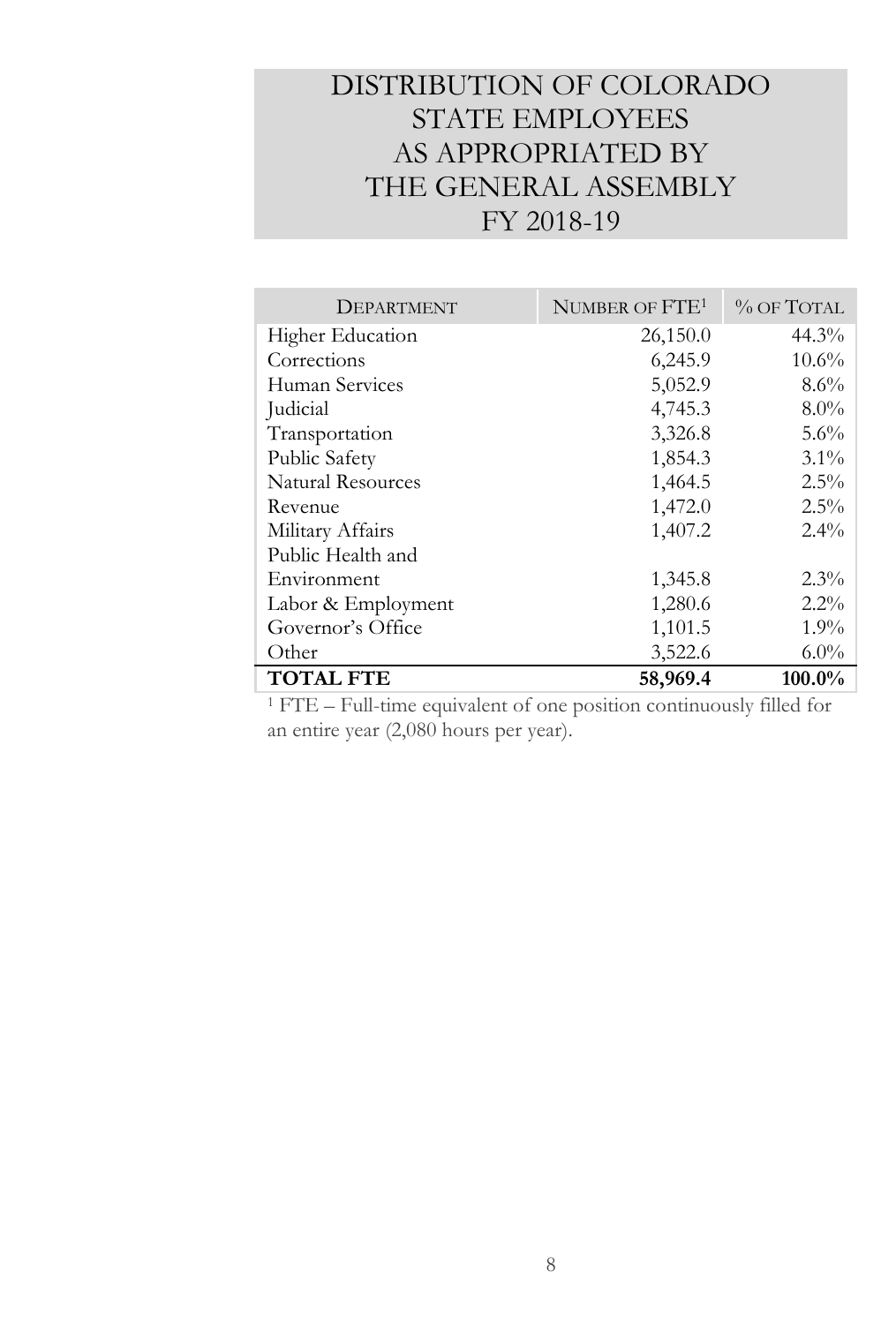### STATUTORY RESTRICTION ON FY 2018-19 GENERAL FUND APPROPRIATIONS PURSUANT TO SECTION 24-75-201.1 (1)(a)(II.5), C.R.S. (\$ IN MILLIONS)

| Calendar Year 2016 Colorado Personal Income                                            | \$288,100.0 |
|----------------------------------------------------------------------------------------|-------------|
| Multiplied by 5.0 Percent                                                              | $5.0\%$     |
| FY 2018-19 GENERAL FUND<br><b>APPROPRIATIONS RESTRICTION</b>                           | \$14,405.0  |
| FY 2018-19 General Fund Appropriations                                                 | \$11,419.8  |
| Less: General Fund Appropriations Exempt From/<br>Not Subject to Statutory Restriction | (202.1)     |
| FY 2018-19 GENERAL FUND<br><b>APPROPRIATIONS SUBJECT TO</b><br><b>RESTRICTION</b>      | \$11,217.7  |
| Over/(Under) FY 2018-19 General Fund<br>Appropriations Restriction                     | (\$3,187.3) |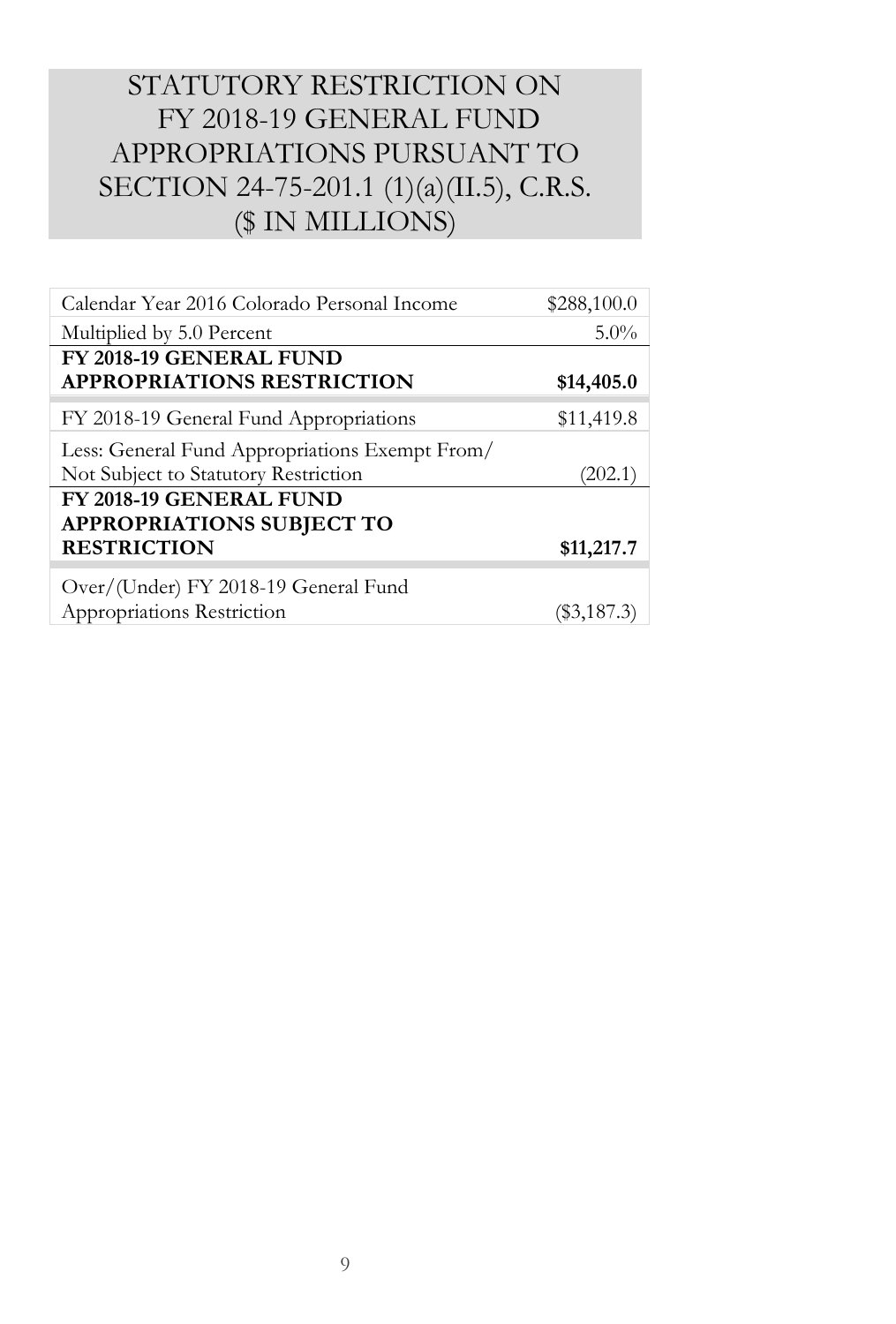#### DEPARTMENT OF AGRICULTURE

#### DON BROWN, COMMISSIONER INFORMATION: (303) 869-9004

#### FY 2018-19 APPROPRIATION

| <b>TOTAL FUNDS</b>                | \$51,592,874 |
|-----------------------------------|--------------|
| General Fund                      | 11,107,420   |
| Cash Funds                        | 34,082,132   |
| Reappropriated Funds              | 2,494,460    |
| Federal Funds                     | 3,908,862    |
| Percent of State Operating Budget | $0.2\%$      |
| Percent of State General Fund     | $0.1\%$      |
| FTE.                              | 289.9        |

#### APPROPRIATIONS BREAKDOWN

|                               | <b>GENERAL</b><br><b>FUND</b> | <b>TOTAL</b><br><b>FUNDS</b> |
|-------------------------------|-------------------------------|------------------------------|
| Commissioner's Office and     |                               |                              |
| Administrative Services       | $31.7\%$                      | $25.9\%$                     |
| Agricultural Services         | $42.1\%$                      | $32.4\%$                     |
| Agricultural Markets Division | $6.4\%$                       | $9.6\%$                      |
| Brand Board                   | $0.0\%$                       | $8.5\%$                      |
| Colorado State Fair           | $9.0\%$                       | $19.3\%$                     |
| Conservation Board            | $10.8\%$                      | $4.2\%$                      |
| <b>TOTAL</b>                  | $100.0\%$                     | 100.0%                       |

| WORKLOAD INDICATORS (FY 2017-18)             |           |
|----------------------------------------------|-----------|
| Exported livestock                           | 2,928,052 |
| Certificates of Veterinary Inspection issued | 48,662    |
| Disease traceability IDs                     | 49,204    |
| Egg inspections by facility                  | 500       |
| Pounds of seed sampled                       | 987,497   |
| 2017 State Fair attendance                   | 480,204   |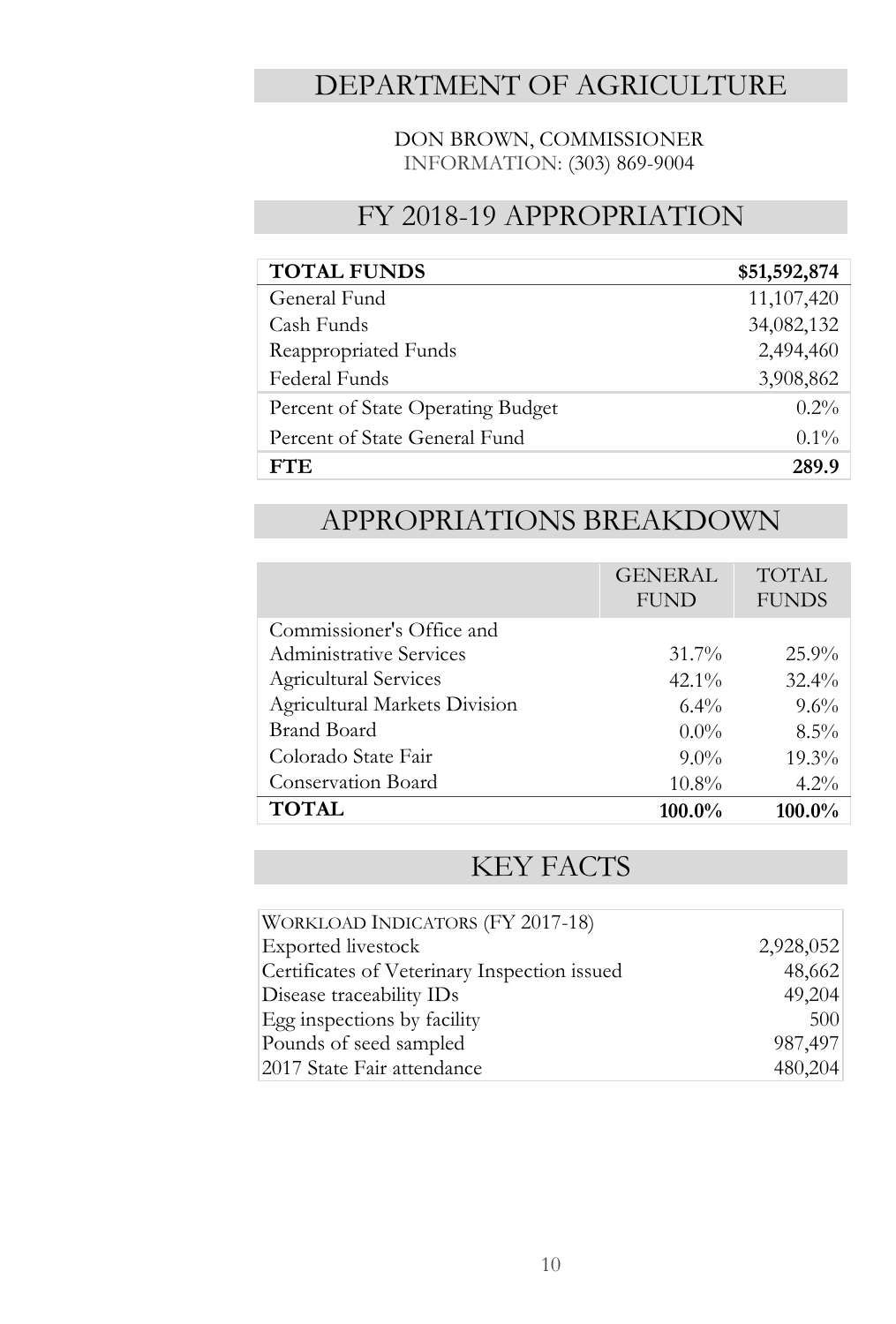### DEPARTMENT OF CORRECTIONS

#### RICK RAEMISCH, EXECUTIVE DIRECTOR INFORMATION: (719)-226-4569

#### FY 2018-19 APPROPRIATION

| <b>TOTAL FUNDS</b>                | \$907,143,985 |
|-----------------------------------|---------------|
| General Fund                      | 810, 881, 347 |
| Cash Funds                        | 38,410,054    |
| Reappropriated Funds              | 54,336,517    |
| Federal Funds                     | 3,516,067     |
| Percent of State Operating Budget | $3.0\%$       |
| Percent of State General Fund     | $7.1\%$       |
| FTE.                              | 6,245.9       |

#### APPROPRIATIONS BREAKDOWN

|                         | <b>GENERAL</b><br><b>FUND</b> | <b>TOTAL</b><br><b>FUNDS</b> |
|-------------------------|-------------------------------|------------------------------|
| Management              | $27.1\%$                      | $24.7\%$                     |
| Institutions            | 56.3%                         | $50.5\%$                     |
| <b>Support Services</b> | $5.7\%$                       | $5.3\%$                      |
| Inmate Programs         | $5.0\%$                       | $4.9\%$                      |
| Community Services      | $5.8\%$                       | $5.8\%$                      |
| Parole Board            | $0.2\%$                       | $0.2\%$                      |
| Correctional Industries | $0.0\%$                       | $7.0\%$                      |
| Canteen Operation       | $0.0\%$                       | $1.7\%$                      |
| <b>TOTAL</b>            | $100.0\%$                     | 100.0%                       |

| Average inmate population (FY 2017-18 estimate)          | 19,913     |
|----------------------------------------------------------|------------|
| Change from prior year                                   | 0.1%       |
| Average inmates in private prisons (FY 2017-18 estimate) | 3,739      |
| Change from prior year                                   | 5.6%       |
| Average number of DOC inmates and parolees in jail for   |            |
| whom DOC reimburses counties (FY 2017-18 estimate)       | 541        |
| Change from prior year                                   | $(24.9\%)$ |
| Average parole population (FY 2017-18 estimate)          | 8,786      |
| Change from prior year                                   | $5.8\%$    |
| Average inmate cost per year in DOC facilities           |            |
| (FY 2016-17)                                             | \$38,146   |
| Change from prior year                                   | $0.5\%$    |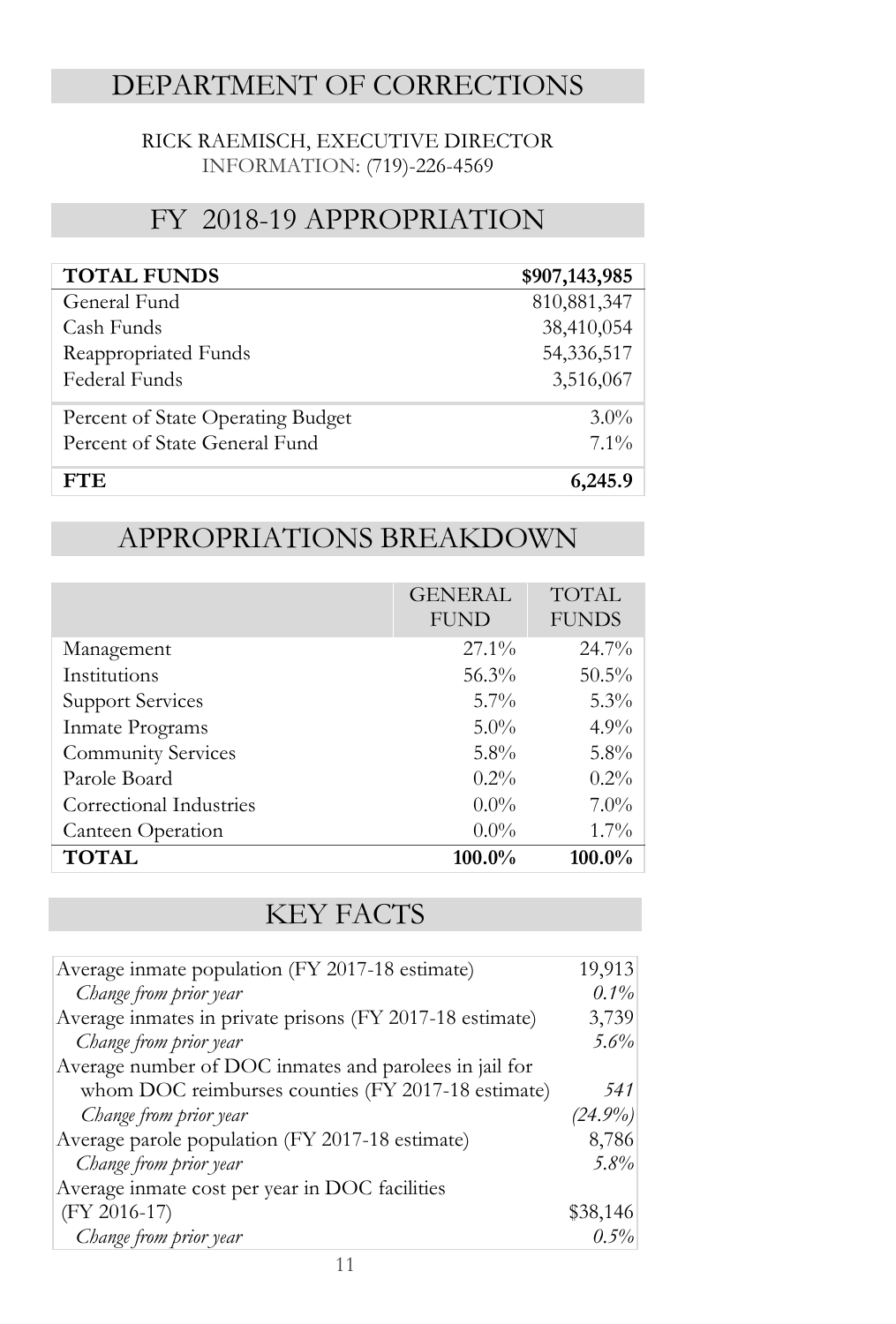#### DEPARTMENT OF EDUCATION

#### DR. KATY ANTHES, COMMISSIONER INFORMATION: 303-866-6600

#### FY 2018-19 APPROPRIATION

| <b>TOTAL FUNDS</b>                | \$5,991,583,120  |
|-----------------------------------|------------------|
| General Fund                      | 4,180,288,239    |
| Cash Funds                        | 1, 154, 714, 411 |
| Reappropriated Funds              | 39,385,509       |
| Federal Funds                     | 617,194,961      |
| Percent of State Operating Budget | $19.6\%$         |
| Percent of State General Fund     | 36.6%            |
| FTE.                              | 602.5            |

#### APPROPRIATIONS BREAKDOWN

|                                   | <b>GENERAL</b> | <b>TOTAL</b> |
|-----------------------------------|----------------|--------------|
|                                   | <b>FUND</b>    | <b>FUNDS</b> |
| Management and Administration     | $0.6\%$        | $1.7\%$      |
| Assistance to Public Schools      | $99.0\%$       | $97.9\%$     |
| Library Programs                  | $0.1\%$        | $0.1\%$      |
| School for the Deaf and the Blind | $0.3\%$        | $0.3\%$      |
| <b>TOTAL</b>                      | $100.0\%$      | 100.0%       |

| PUBLIC SCHOOL FINANCE (FY 2018-19)       |                  |
|------------------------------------------|------------------|
| Est. Number of Pupils                    | 871,141          |
| Annual Percent Change                    | $0.7\%$          |
| Total Program Funding (State and Local)  | \$7,088,830,951  |
| Annual Percent Change                    | $7.0\%$          |
| Statewide Base Per Pupil Funding         | \$6,769          |
| Annual Percent Change                    | 3.4%             |
| Est. Statewide Average Per Pupil Funding | \$8,137          |
| Annual Percent Change                    | 6.2%             |
| State Share Of Total Program Funding     | 64.1%            |
| Local Share Of Total Program Funding     | 35.9%            |
| CATEGORICAL PROGRAMS (FY 2018-19)        |                  |
| Appropriations - Total Funds             | $$475.3$ million |
| Appropriations - State Funds             | $$307.7$ million |
| Annual Percent Change – State Funds      | $3.4\%$          |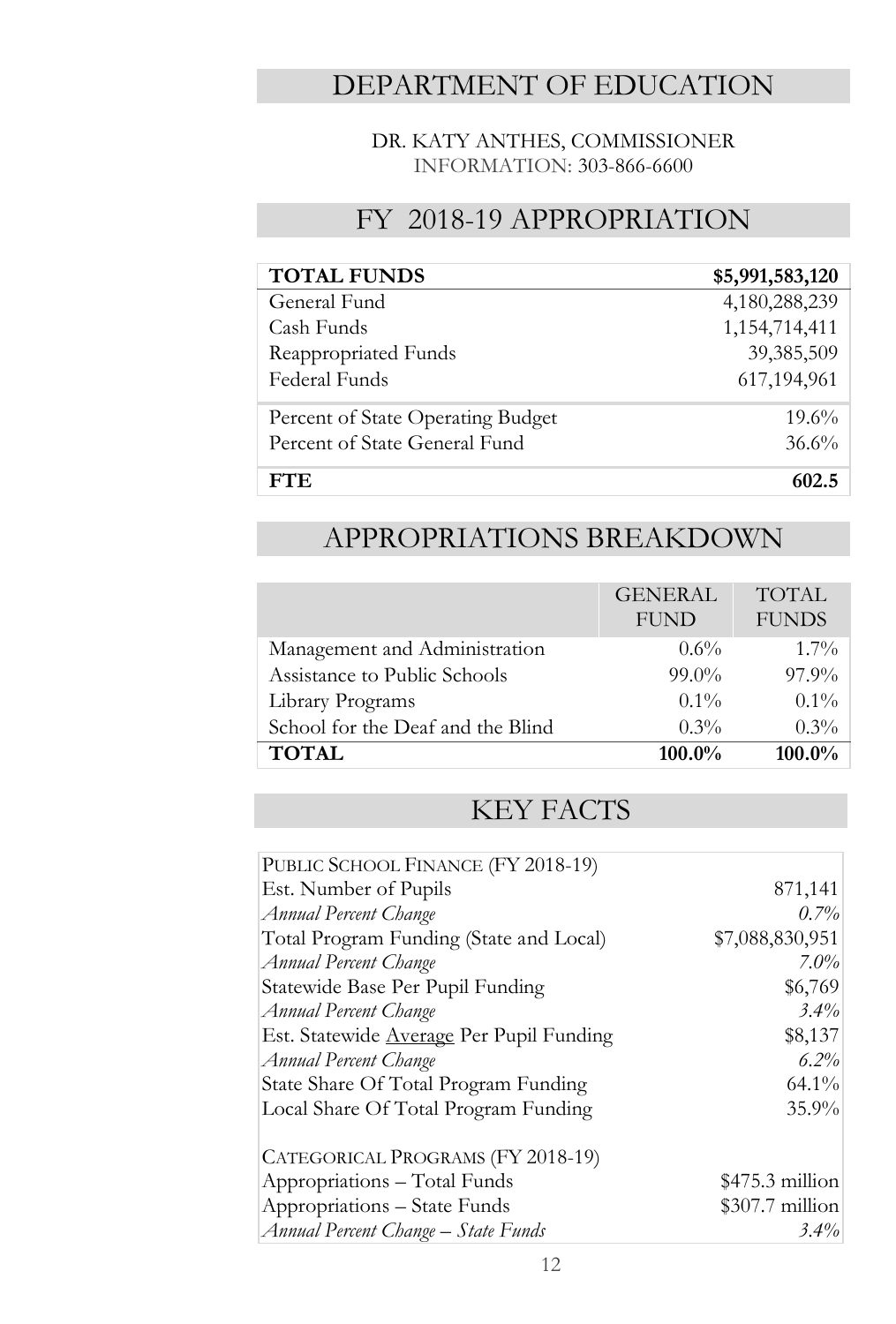| <b>STATE CHARTER SCHOOL INSTITUTE</b>          |        |
|------------------------------------------------|--------|
| $(FY 2018-19)$                                 |        |
| Est. Number Of SCSI Charter Schools            | 41     |
| Est. Funded Pupil Count                        | 17,298 |
|                                                |        |
| SCHOOL FOR THE DEAF AND THE BLIND (FY 2016-17) |        |
| On-Campus Enrollment                           | 206    |
| Number Of Infants/Toddlers Served              | 339    |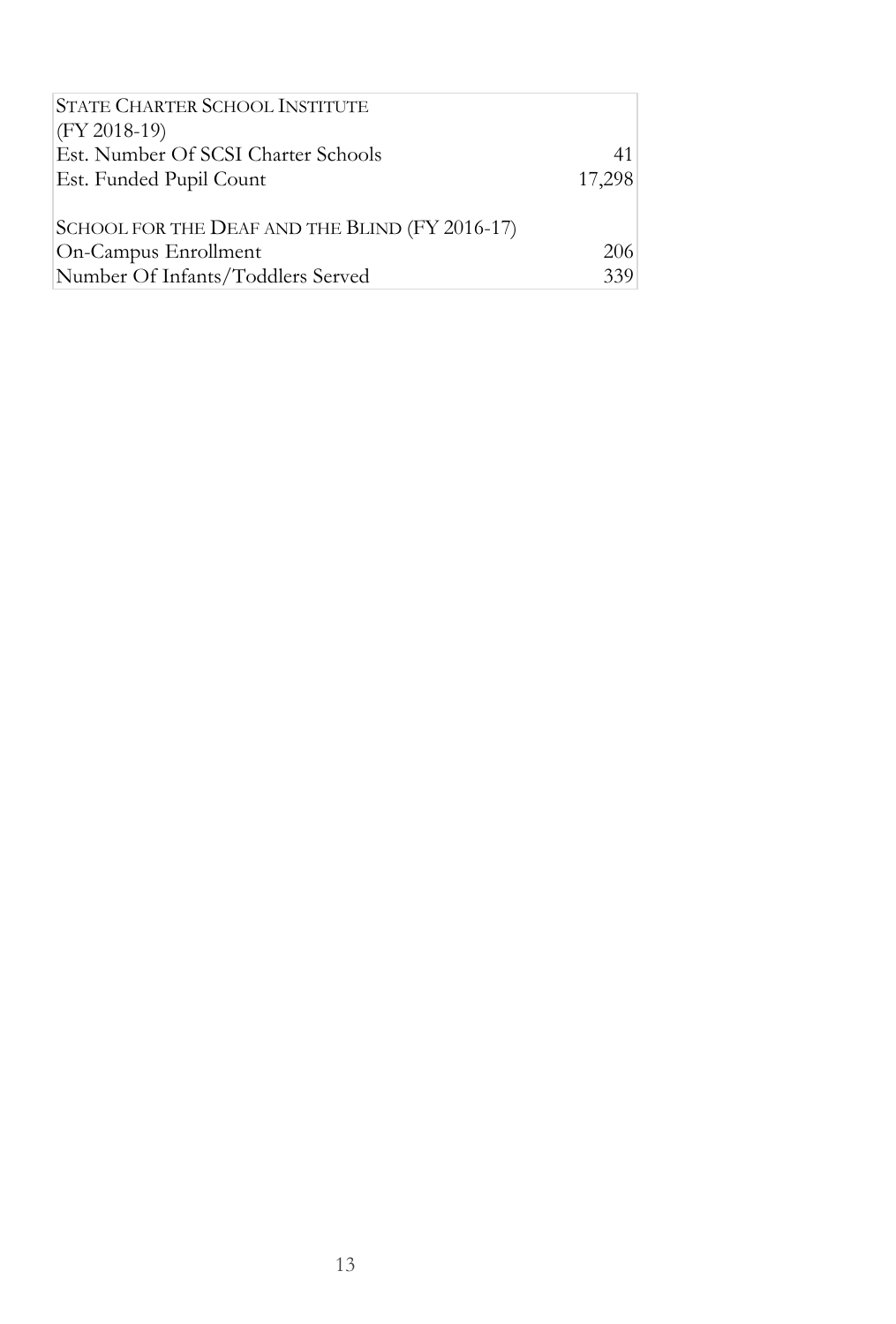### GOVERNOR - LIEUTENANT GOVERNOR - STATE PLANNING AND BUDGETING

#### JOHN HICKENLOOPER, GOVERNOR INFORMATION: 303-866-2471

#### FY 2018-19 APPROPRIATION

| <b>TOTAL FUNDS</b>                | \$352,019,297 |
|-----------------------------------|---------------|
| General Fund                      | 42,340,000    |
| Cash Funds                        | 47,889,843    |
| Reappropriated Funds              | 255,022,179   |
| Federal Funds                     | 6,767,275     |
| Percent of State Operating Budget | $1.1\%$       |
| Percent of State General Fund     | $0.4\%$       |
| FTE.                              | 1,101.5       |

#### APPROPRIATIONS BREAKDOWN

|                                   | <b>GENERAL</b><br><b>FUND</b> | <b>TOTAL</b><br><b>FUNDS</b> |
|-----------------------------------|-------------------------------|------------------------------|
| Office of the Governor            | $20.0\%$                      | $6.3\%$                      |
| Office of the Lieutenant Governor | $1.9\%$                       | $0.2\%$                      |
| Office of State Planning and      |                               |                              |
| Budgeting                         | $2.7\%$                       | $1.1\%$                      |
| Economic Development Programs     | $49.5\%$                      | $16.3\%$                     |
| Office of Information Technology  | $25.9\%$                      | $76.1\%$                     |
| <b>TOTAL</b>                      | $100.0\%$                     | 100.0%                       |

| APPROPRIATIONS (FY 2018-19)                   |                  |
|-----------------------------------------------|------------------|
| State money appropriated for tourism industry |                  |
| development                                   | \$20.1 million   |
| State money appropriated for film industry    |                  |
| development                                   | \$1.3 million    |
| Office of Information Technology operating    |                  |
| budget                                        | $$268.0$ million |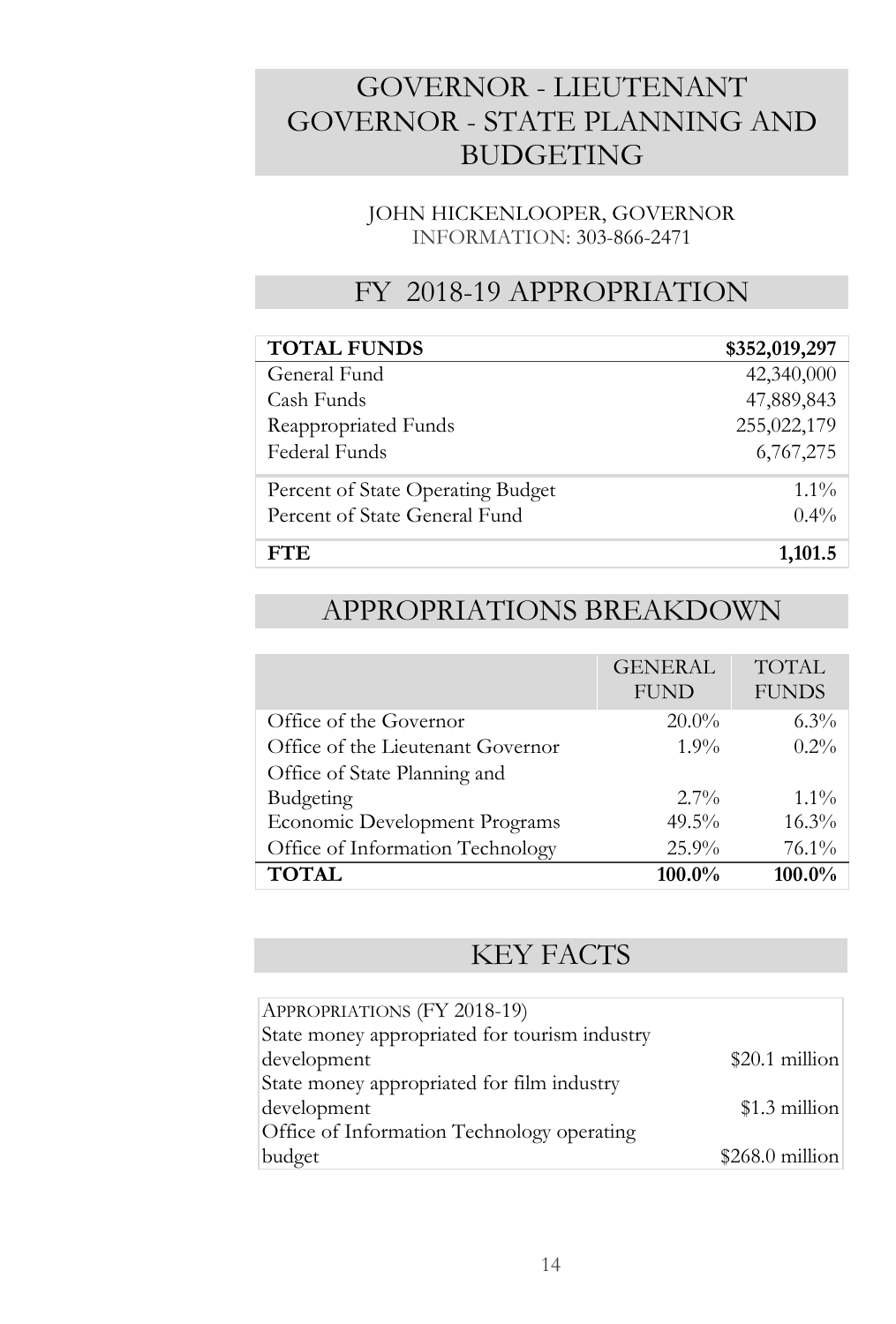### DEPARTMENT OF HEALTH CARE POLICY AND FINANCING

#### KIM BIMESTEFER, EXECUTIVE DIRECTOR INFORMATION: 303-866-2993

#### FY 2018-19 APPROPRIATION

| <b>TOTAL FUNDS</b>                | \$10,156,536,635 |
|-----------------------------------|------------------|
| General Fund                      | 2,904,579,002    |
| Cash Funds                        | 1,292,022,699    |
| Reappropriated Funds              | 84,557,891       |
| Federal Funds                     | 5,875,377,043    |
| Percent of State Operating Budget | $33.2\%$         |
| Percent of State General Fund     | $25.4\%$         |
| FT F.                             | 506.3            |

#### APPROPRIATIONS BREAKDOWN

|                                    | <b>GENERAL</b><br><b>FUND</b> | TOTAL<br><b>FUNDS</b> |
|------------------------------------|-------------------------------|-----------------------|
| <b>Executive Director's Office</b> | $2.4\%$                       | $3.0\%$               |
| Medical Services Premiums          | 72.8%                         | $75.1\%$              |
| Behavioral Health Community        |                               |                       |
| Programs                           | $6.3\%$                       | $6.5\%$               |
| Office of Community Living         | $10.6\%$                      | $5.9\%$               |
| Indigent Care Program              | $0.4\%$                       | $5.5\%$               |
| Other Medical Services             | $5.5\%$                       | $2.9\%$               |
| Department of Human Services       |                               |                       |
| Medicaid-Funded Programs           | $2.0\%$                       | $1.2\%$               |
| <b>TOTAL</b>                       | $100.0\%$                     | $100.0\%$             |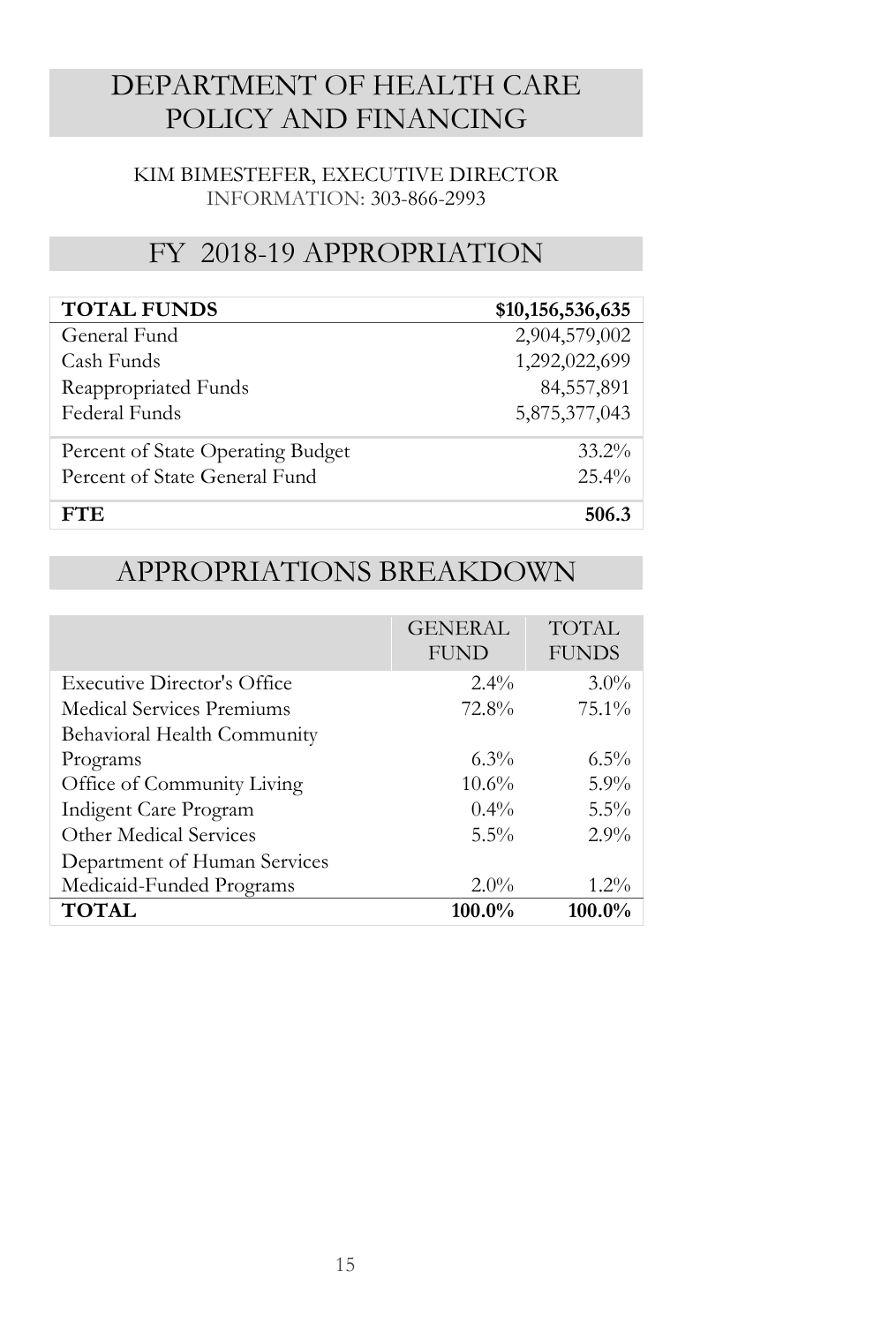| MEDICAID PROGRAM (FY 2018-19)                       |                 |
|-----------------------------------------------------|-----------------|
| Medical Services                                    |                 |
| Total funding for medical services (does not        |                 |
| include supplemental payments/financing)            | \$6,341,260,011 |
| Total number of Medicaid clients                    | 1,350,445       |
| Medical services funding per eligible client        | \$4,696         |
|                                                     |                 |
| <b>Behavioral Health Services</b>                   |                 |
| Total funding for behavioral health services        |                 |
| (including both capitation and fee-for-service      |                 |
| payments)                                           | \$656,887,430   |
| Total number of Medicaid clients eligible for       |                 |
| behavioral health services                          | 1,310,621       |
| Total behavioral health funding per eligible client | \$501           |
|                                                     |                 |
| <b>Intellectual and Developmental Disabilities</b>  |                 |
| Total funding for the intellectual and              |                 |
| developmental disabilities waivers                  | \$541,084,943   |
| Total number of individuals eligible for services   |                 |
| through the intellectual and developmental          |                 |
| disabilities waivers                                | 12,934          |
|                                                     |                 |
| CHILDREN'S BASIC HEALTH PLAN (CHP+)                 |                 |
| $(FY 2018-19)$                                      |                 |
| Total funding for CHP+ medical and dental           |                 |
| services (does not include recoveries/              |                 |
| disallowances)                                      | \$194,981,200   |
| Total number of CHP+ eligible clients               | 77,119          |
| CHP+ funding per eligible clients                   | \$2,528         |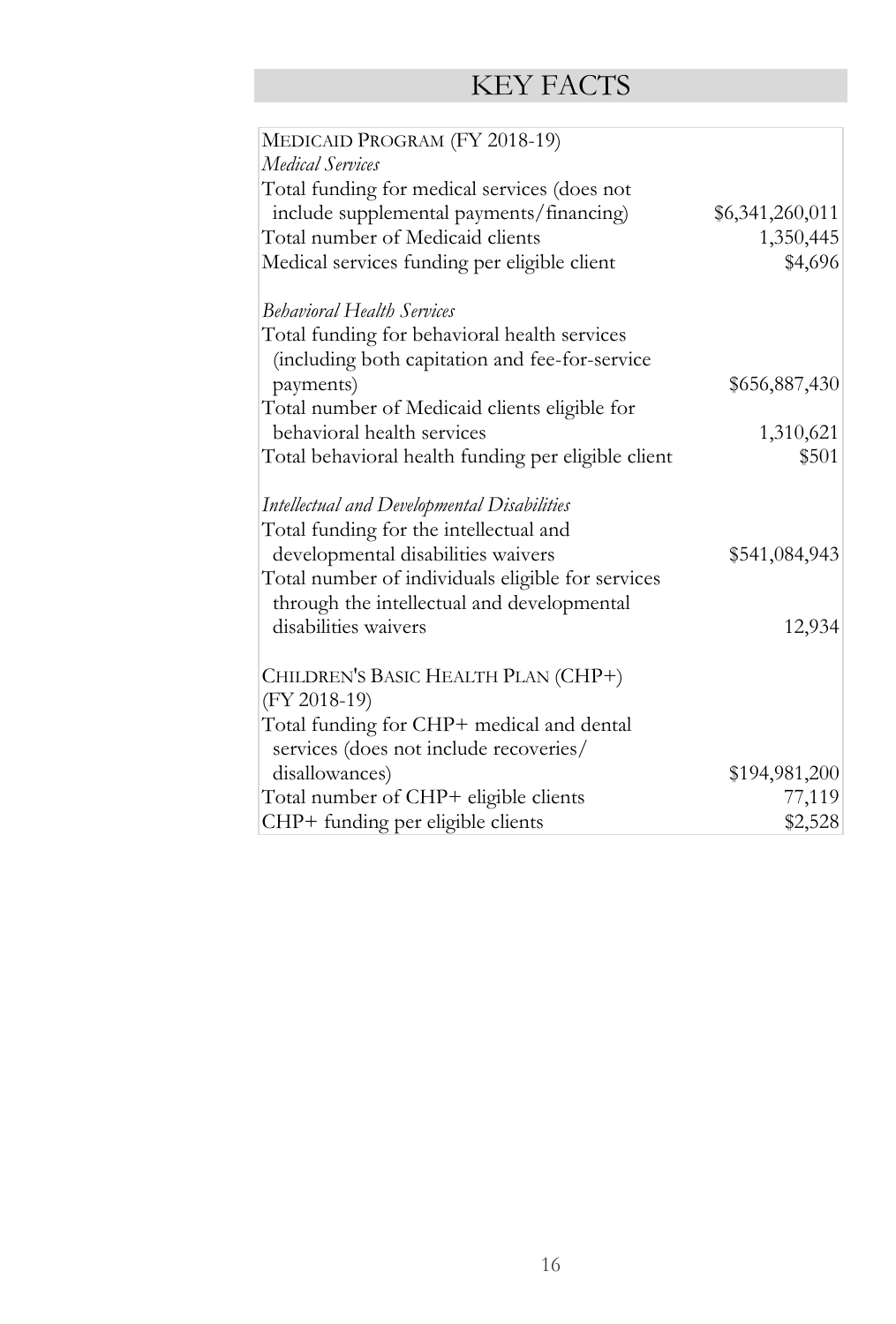### DEPARTMENT OF HIGHER EDUCATION

#### DAN BAER, EXECUTIVE DIRECTOR INFORMATION: (303) 862-3001

#### FY 2018-19 APPROPRIATION

| <b>TOTAL FUNDS</b>                | \$4,590,031,718 |
|-----------------------------------|-----------------|
| General Fund                      | 1,003,593,739   |
| Cash Funds                        | 2,744,061,460   |
| Reappropriated Funds              | 819,590,900     |
| Federal Funds                     | 22,785,619      |
| Percent of State Operating Budget | $15.0\%$        |
| Percent of State General Fund     | $8.8\%$         |
| FTE.                              | 26,150.0        |

#### APPROPRIATIONS BREAKDOWN

|                                       | <b>GENERAL</b><br><b>FUND</b> | <b>TOTAL</b><br><b>FUNDS</b> |
|---------------------------------------|-------------------------------|------------------------------|
| Department Administrative Office      | $0.2\%$                       | $0.2\%$                      |
| Colorado Commission on Higher         |                               |                              |
| Education                             | $2.9\%$                       | $2.8\%$                      |
| Colorado Commission on Higher         |                               |                              |
| Education Financial Aid               | $19.5\%$                      | $4.3\%$                      |
| College Opportunity Fund Program      | 74.0%                         | 16.2%                        |
| Governing Boards                      | $0.0\%$                       | 73.6%                        |
| <b>Local District College Grants</b>  |                               |                              |
| Pursuant to Section 23-71-301, C.R.S. | $1.8\%$                       | $0.4\%$                      |
| Division of Occupational Education    | $1.2\%$                       | $1.3\%$                      |
| Auraria Higher Education Center       | $0.0\%$                       | $0.5\%$                      |
| History Colorado                      | $0.3\%$                       | $0.7\%$                      |
| <b>TOTAL</b>                          | $100.0\%$                     | $100.0\%$                    |

| STUDENT DATA (FY 2018-19 ESTIMATE)           |         |
|----------------------------------------------|---------|
| Resident student FTE – State institutions    | 147,705 |
| Nonresident student FTE – State institutions | 37.952  |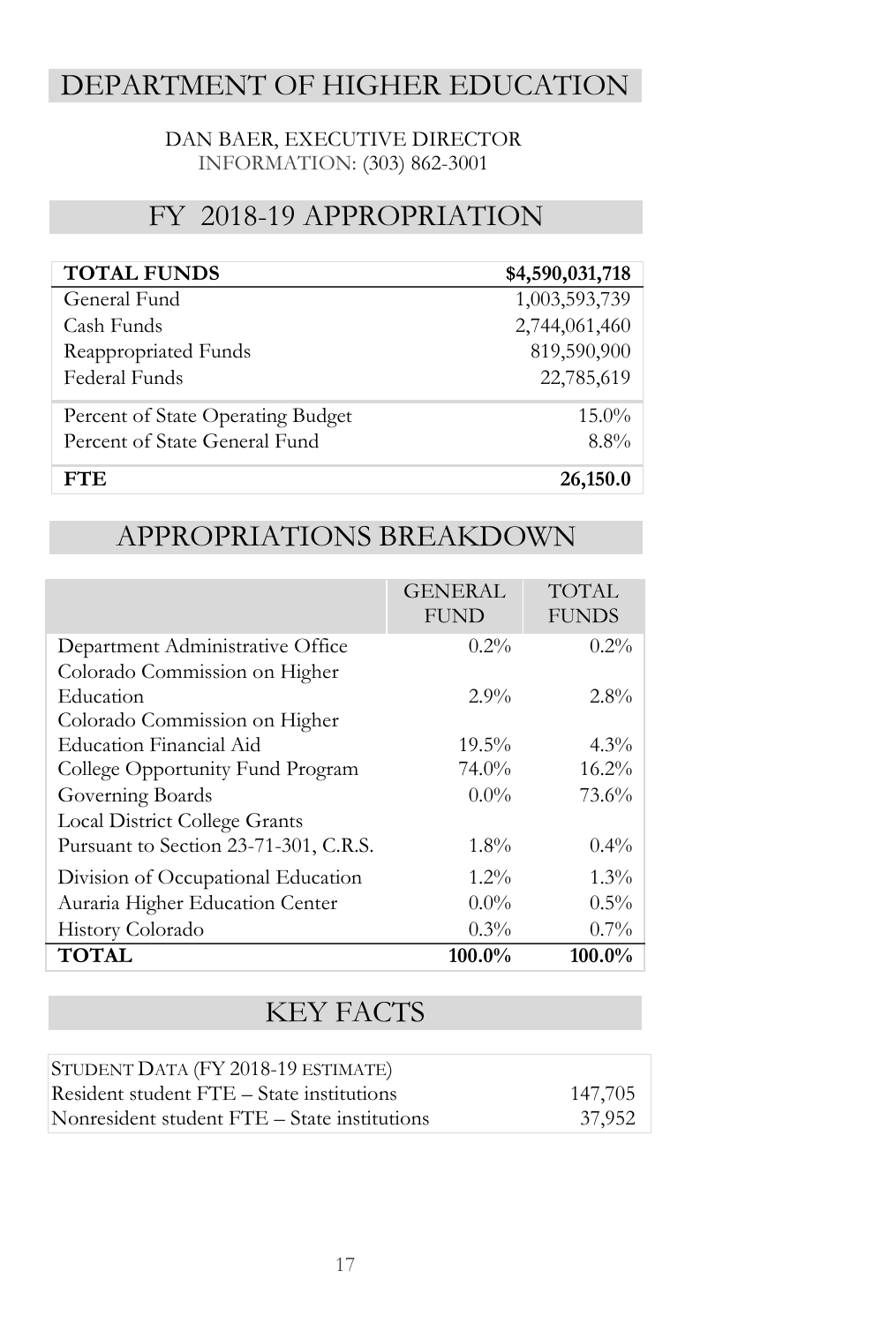| STATE GENERAL FUND SUPPORT FOR COLLEGE OPPORTUNITY                            |                  |  |
|-------------------------------------------------------------------------------|------------------|--|
| FUND PROGRAM AND INSTITUTIONAL GRANTS (FY 2018-19)                            |                  |  |
| Stipend Rate Full-time Student FTE                                            | \$2,550          |  |
| Resident Undergraduate Stipends - State Institutions                          | \$321.8 million  |  |
| Stipends - Private Institutions                                               | \$1.5 million    |  |
| Fee-for-service (FFS) Contracts - State Institutions                          |                  |  |
| Role & Mission Support                                                        | $$157.6$ million |  |
| <b>Institutional Performance</b>                                              | \$124.4 million  |  |
| Specialty Ed. (e.g. medical school) and Other                                 | $$137.7$ million |  |
| Local District Colleges and Technical Colleges                                | $$30.0$ million  |  |
| Total - Institutional Grants/COF Program                                      | \$773.1 million  |  |
|                                                                               |                  |  |
| STATE FINANCIAL AID (FY 2018-19)                                              |                  |  |
| Need-based Financial Aid                                                      | $$142.0$ million |  |
| Work Study                                                                    | \$23.4 million   |  |
| Merit-based Financial Aid                                                     | \$5.0 million    |  |
| CO Opportunity Scholarship Initiative                                         | \$8.5 million    |  |
| Other - Special Purpose                                                       | $$18.1$ million  |  |
| Total – Financial Aid                                                         | \$197.1 million  |  |
| STUDENT'S SHARE OF RESIDENT UNDERGRADUATE                                     |                  |  |
| <b>FULL-TIME TUITION AND MANDATORY FEES</b>                                   |                  |  |
| (ACADEMIC YEAR 2017-181)                                                      |                  |  |
| University of Colorado at Boulder                                             | \$12,086         |  |
| Colorado State University - Fort Collins                                      | \$11,519         |  |
| Metropolitan State University of Denver                                       | \$7,352          |  |
| Colorado School of Mines                                                      | \$18,386         |  |
| Average - Other 4-year Colleges and Universities <sup>2</sup>                 | \$9,408          |  |
| Community Colleges - State system                                             | \$4,826          |  |
| <sup>1</sup> Rates for the 2018-19 academic year will be set by the governing |                  |  |
| boards within parameters established by the General Assembly.                 |                  |  |
| Amounts shown are for freshmen and sophomores in a liberal arts               |                  |  |
| program.                                                                      |                  |  |

<sup>2</sup> Includes Adams State University, Colorado Mesa University, Colorado State University - Pueblo, Fort Lewis College, University of Northern Colorado, and Western State Colorado University.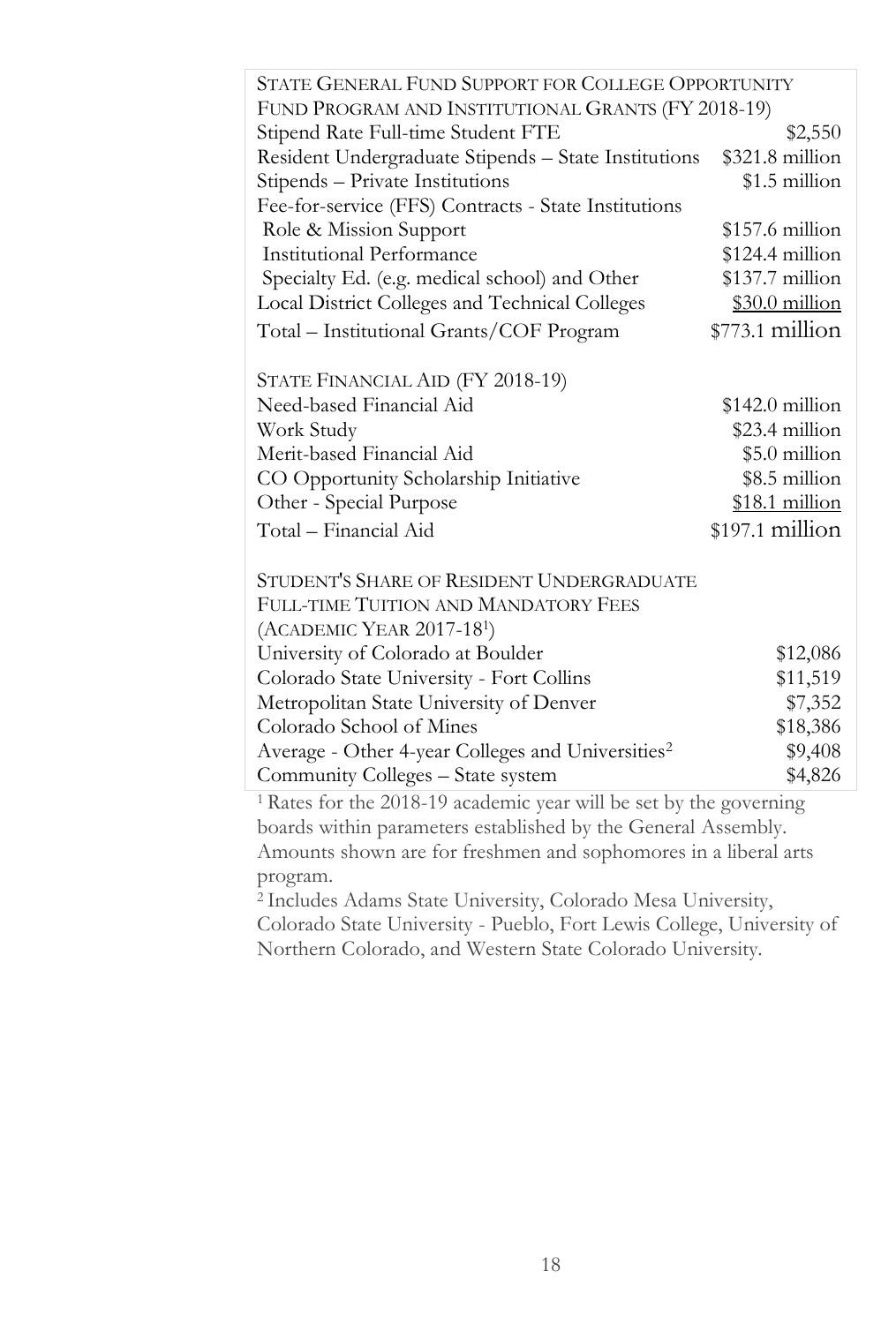### DEPARTMENT OF HUMAN SERVICES

#### REGGIE BICHA, EXECUTIVE DIRECTOR INFORMATION: 303-866-5700

#### FY 2018-19 APPROPRIATION

| <b>TOTAL FUNDS</b>                | \$2,198,754,010 |
|-----------------------------------|-----------------|
| General Fund                      | 982,587,627     |
| Cash Funds                        | 418,697,165     |
| Reappropriated Funds              | 184,976,303     |
| Federal Funds                     | 612,492,915     |
| Percent of State Operating Budget | $7.2\%$         |
| Percent of State General Fund     | 8.6%            |
| FTE.                              | 5,052.9         |

#### APPROPRIATIONS BREAKDOWN

|                                       | <b>GENERAL</b><br><b>FUND</b> | <b>TOTAL</b><br><b>FUNDS</b> |
|---------------------------------------|-------------------------------|------------------------------|
| <b>Executive Director's Office</b>    | $8.2\%$                       | 5.6%                         |
| Office of Information Technology      |                               |                              |
| Services                              | $4.9\%$                       | $3.7\%$                      |
| Office of Operations                  | $2.7\%$                       | 2.3%                         |
| County Administration                 | $3.0\%$                       | $4.0\%$                      |
| Division of Child Welfare             | $29.0\%$                      | 23.3%                        |
| Office of Early Childhood             | $9.0\%$                       | $11.5\%$                     |
| Office of Self Sufficiency            | $1.4\%$                       | 12.9%                        |
| Office of Behavioral Health           | $23.5\%$                      | $15.7\%$                     |
| Services for People with Disabilities | $0.2\%$                       | $5.7\%$                      |
| <b>Adult Assistance Programs</b>      | $5.5\%$                       | $9.3\%$                      |
| Division of Youth Services            | 12.9%                         | $6.1\%$                      |
| <b>TOTAL</b>                          | $100.0\%$                     | $100.0\%$                    |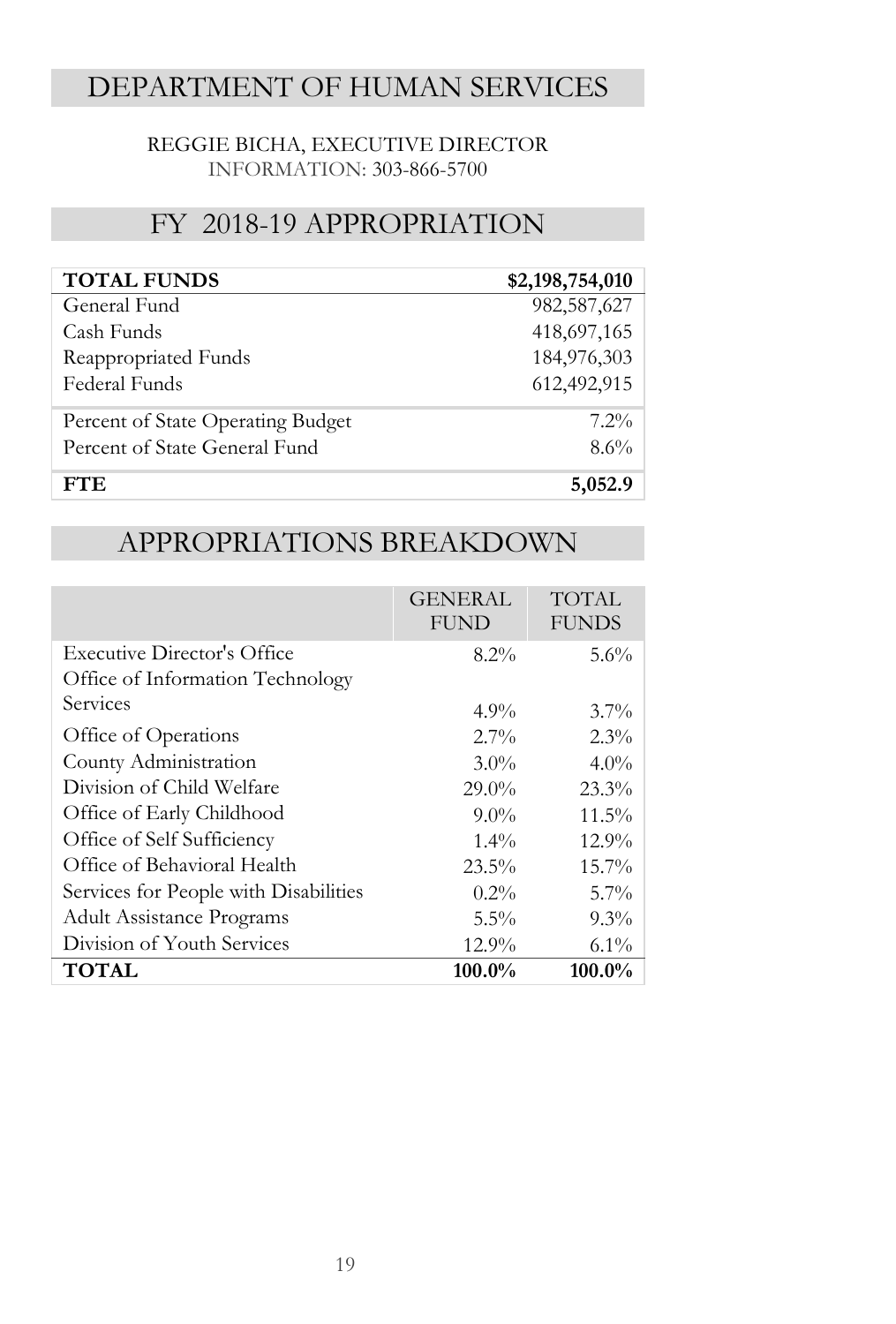| CHILD WELFARE SERVICES (FY 2016-17)                                                                                                                                                                                                                                                                                |                             |
|--------------------------------------------------------------------------------------------------------------------------------------------------------------------------------------------------------------------------------------------------------------------------------------------------------------------|-----------------------------|
| Open child welfare involvements                                                                                                                                                                                                                                                                                    | 20.970                      |
| Out-of-home placements                                                                                                                                                                                                                                                                                             | 10,793                      |
| Number of children receiving adoption subsidies                                                                                                                                                                                                                                                                    | 11,940                      |
| COLORADO CHILD CARE ASSISTANCE PROGRAM (FY 2016-17)<br>Average number of children receiving assistance<br>per month<br>OFFICE OF BEHAVIORAL HEALTH (FY 2016-17)<br>Mental Health Institutes<br>Psychiatric bed capacity (with contracted beds)<br>Average daily population:<br>Civil patients<br>Forensic patients | 30,328<br>595<br>150<br>398 |
| SERVICES FOR PEOPLE WITH DISABILITIES (FY 2017-18)                                                                                                                                                                                                                                                                 |                             |
| Regional Centers                                                                                                                                                                                                                                                                                                   | 3                           |
| Persons served (monthly average)                                                                                                                                                                                                                                                                                   | 254                         |
|                                                                                                                                                                                                                                                                                                                    |                             |
| YOUTH CORRECTIONS (FY 2017-18)                                                                                                                                                                                                                                                                                     |                             |
| Estimated average daily population:                                                                                                                                                                                                                                                                                |                             |
| Commitment                                                                                                                                                                                                                                                                                                         | 645                         |
| Parole                                                                                                                                                                                                                                                                                                             | 209                         |
| Detention                                                                                                                                                                                                                                                                                                          | 263                         |
| CASH ASSISTANCE (FY 2016-17)                                                                                                                                                                                                                                                                                       |                             |
| Food Stamp Expenditures                                                                                                                                                                                                                                                                                            | \$701.9 million             |
| Old Age Pension Expenditures                                                                                                                                                                                                                                                                                       | \$81.9 million              |
| Colorado Works Cash Assistance                                                                                                                                                                                                                                                                                     | $$81.0$ million             |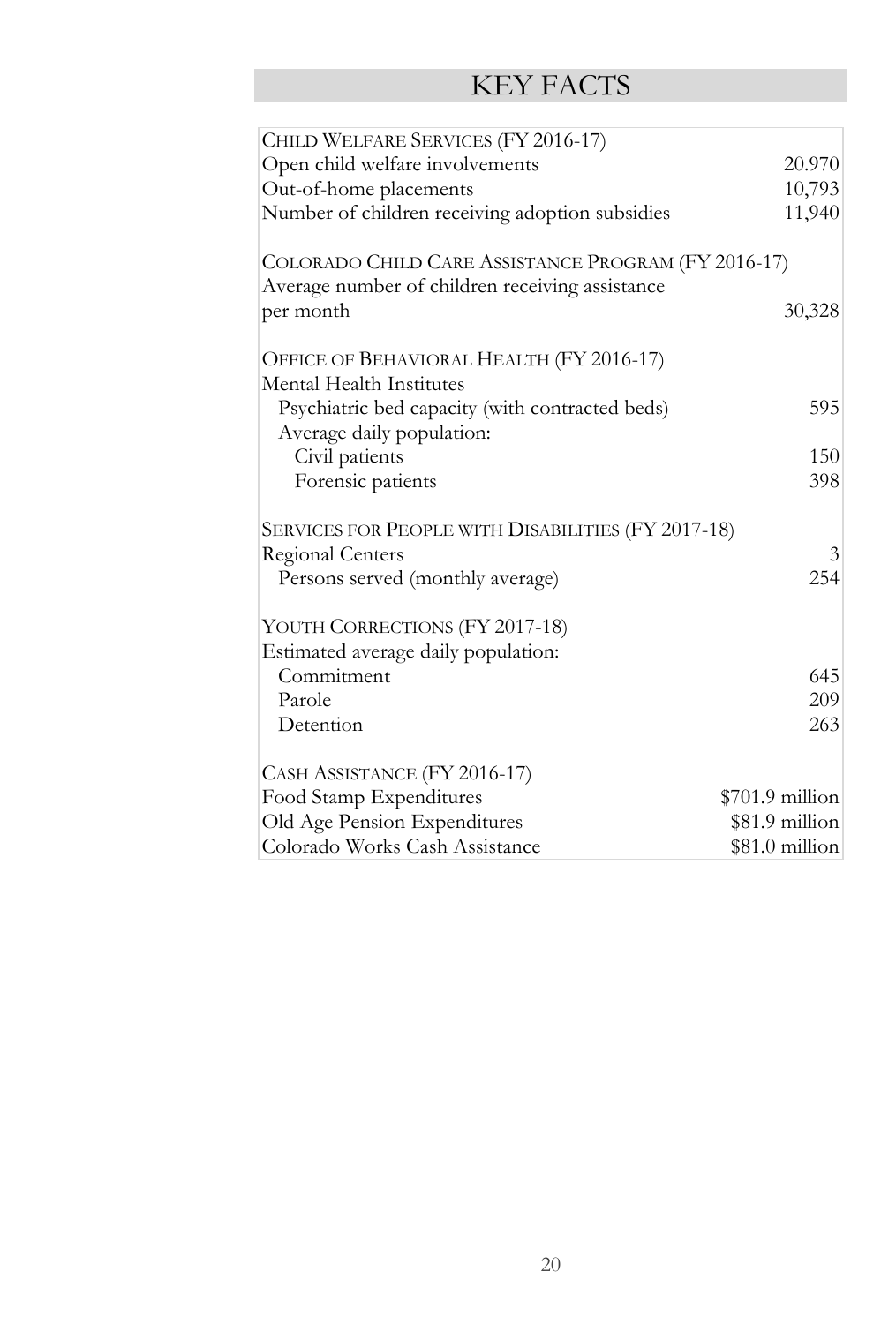#### JUDICIAL DEPARTMENT

#### NATHAN B. COATS, CHIEF JUSTICE CHRIS RYAN, STATE COURT ADMINISTRATOR INFORMATION: (720) 625-5000

#### FY 2018-19 APPROPRIATION

| <b>TOTAL FUNDS</b>                | \$760,194,547 |
|-----------------------------------|---------------|
| General Fund                      | 553,074,423   |
| Cash Funds                        | 165,722,088   |
| Reappropriated Funds              | 36,973,036    |
| Federal Funds                     | 4,425,000     |
| Percent of State Operating Budget | $2.5\%$       |
| Percent of State General Fund     | $4.8\%$       |
| FT F.                             | 4,745.3       |

#### APPROPRIATIONS BREAKDOWN

|                                      | <b>GENERAL</b><br><b>FUND</b> | <b>TOTAL</b><br><b>FUNDS</b> |
|--------------------------------------|-------------------------------|------------------------------|
| Supreme Court and Court of Appeals   | $2.7\%$                       | $3.5\%$                      |
| Courts Administration                | $21.5\%$                      | 28.8%                        |
| Trial Courts                         | 25.3%                         | 22.9%                        |
| Probation and Related Services       | $16.9\%$                      | $20.0\%$                     |
| Office of the State Public Defender  | $17.6\%$                      | 12.8%                        |
| Office of Alternate Defense Counsel  | 7.6%                          | $5.5\%$                      |
| Office of the Child's Representative | $5.1\%$                       | $3.7\%$                      |
| Office of the Respondent Parents     |                               |                              |
| Counsel                              | $3.1\%$                       | $2.3\%$                      |
| Office of the Child Protection       |                               |                              |
| Ombudsman                            | $0.2\%$                       | $0.1\%$                      |
| Independent Ethics Commission        | $0.1\%$                       | $0.0\%$                      |
| Office of Public Guardianship        | $0.0\%$                       | $0.2\%$                      |
| <b>TOTAL</b>                         | $100.0\%$                     | 100.0%                       |

| JUDICIAL CASELOAD (FY 2016-17)                     |         |
|----------------------------------------------------|---------|
| District Courts and Water Courts – new cases filed | 216,437 |
| Adults and Juveniles On Supervised Probation       | 77,199  |
| State Public Defender – active cases               | 175,873 |
| Alternate Defense Counsel - cases paid             | 20,103  |
| Child's Representative - appointments paid         | 15,293  |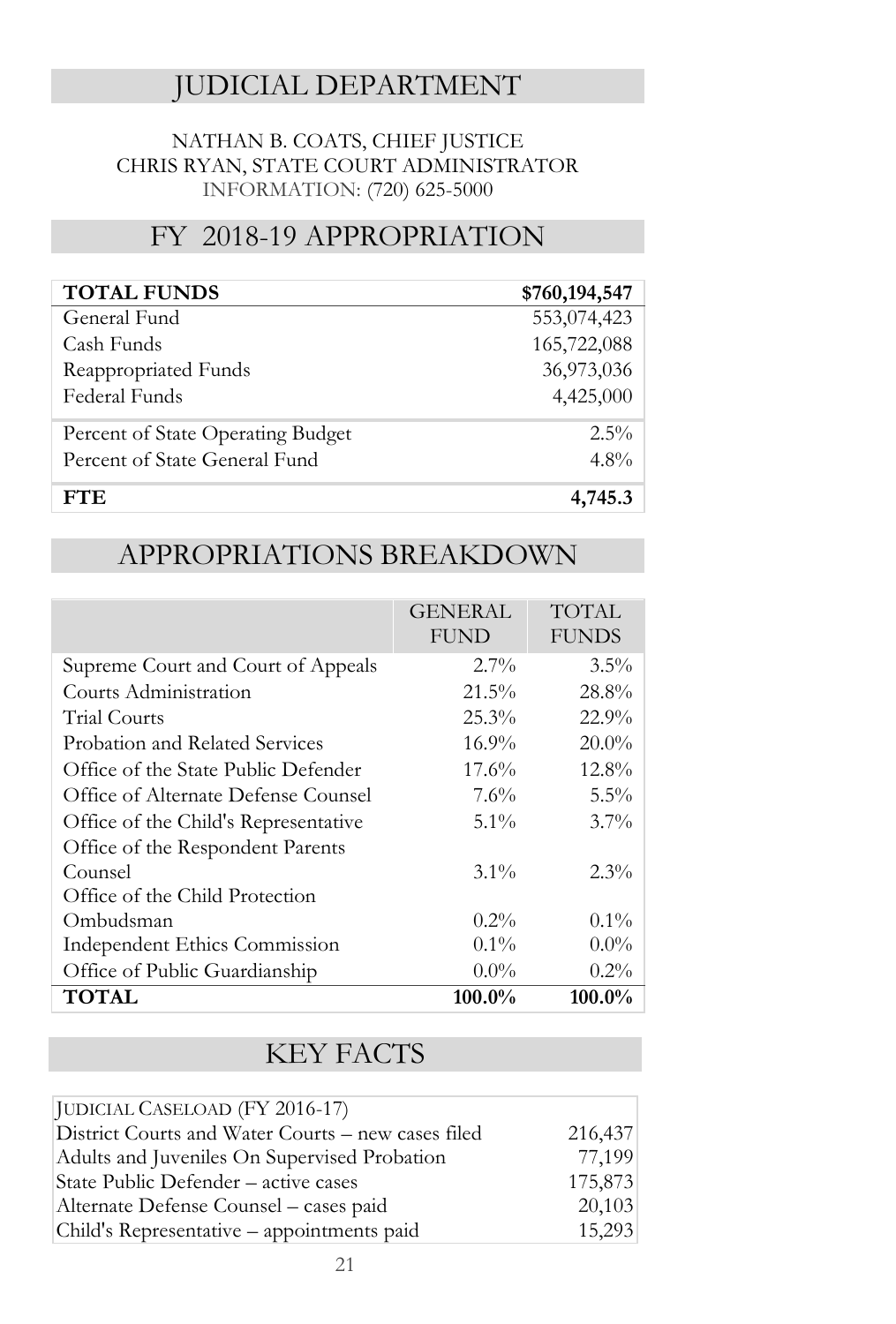#### DEPARTMENT OF LABOR AND EMPLOYMENT

#### SAM WALKER, EXECUTIVE DIRECTOR INFORMATION: 303-318-8020

#### FY 2018-19 APPROPRIATION

| <b>TOTAL FUNDS</b>                | \$259,549,084 |
|-----------------------------------|---------------|
| General Fund                      | 19,475,174    |
| Cash Funds                        | 80,841,770    |
| Reappropriated Funds              | 7,521,018     |
| Federal Funds                     | 151,711,122   |
| Percent of State Operating Budget | $0.8\%$       |
| Percent of State General Fund     | $0.2\%$       |
| FTE.                              | 1,280.6       |

#### APPROPRIATIONS BREAKDOWN

|                                       | <b>GENERAL</b><br><b>FUND</b> | <b>TOTAL</b><br><b>FUNDS</b> |
|---------------------------------------|-------------------------------|------------------------------|
| Executive Director's Office           | $24.2\%$                      | 21.6%                        |
| Division of Unemployment Insurance    | $0.2\%$                       | 17.6%                        |
| Division of Employment and Training   | $13.2\%$                      | $26.0\%$                     |
| Division of Labor Standards and       |                               |                              |
| <b>Statistics</b>                     | $3.1\%$                       | $1.6\%$                      |
| Division of Oil and Public Safety     | $0.4\%$                       | $2.3\%$                      |
| Division of Workers' Compensation     | $0.0\%$                       | $8.2\%$                      |
| Division of Vocational Rehabilitation |                               |                              |
| and Independent Living Services       | 58.9%                         | $22.7\%$                     |
| <b>TOTAL</b>                          | $100.0\%$                     | $100.0\%$                    |

| <b>UNEMPLOYMENT INSURANCE (FY 2017-18)</b> |                  |
|--------------------------------------------|------------------|
| Principal Balance as of May 31, 2018       | $$958.3$ million |
| Interest paid in FY 2017-18                | \$13.3 million   |
| Maximum weekly unemployment insurance      |                  |
| benefit amount                             | \$573            |
| Estimated unemployment benefits paid in    |                  |
| FY 2017-18 (not appropriated)              | $$410$ million   |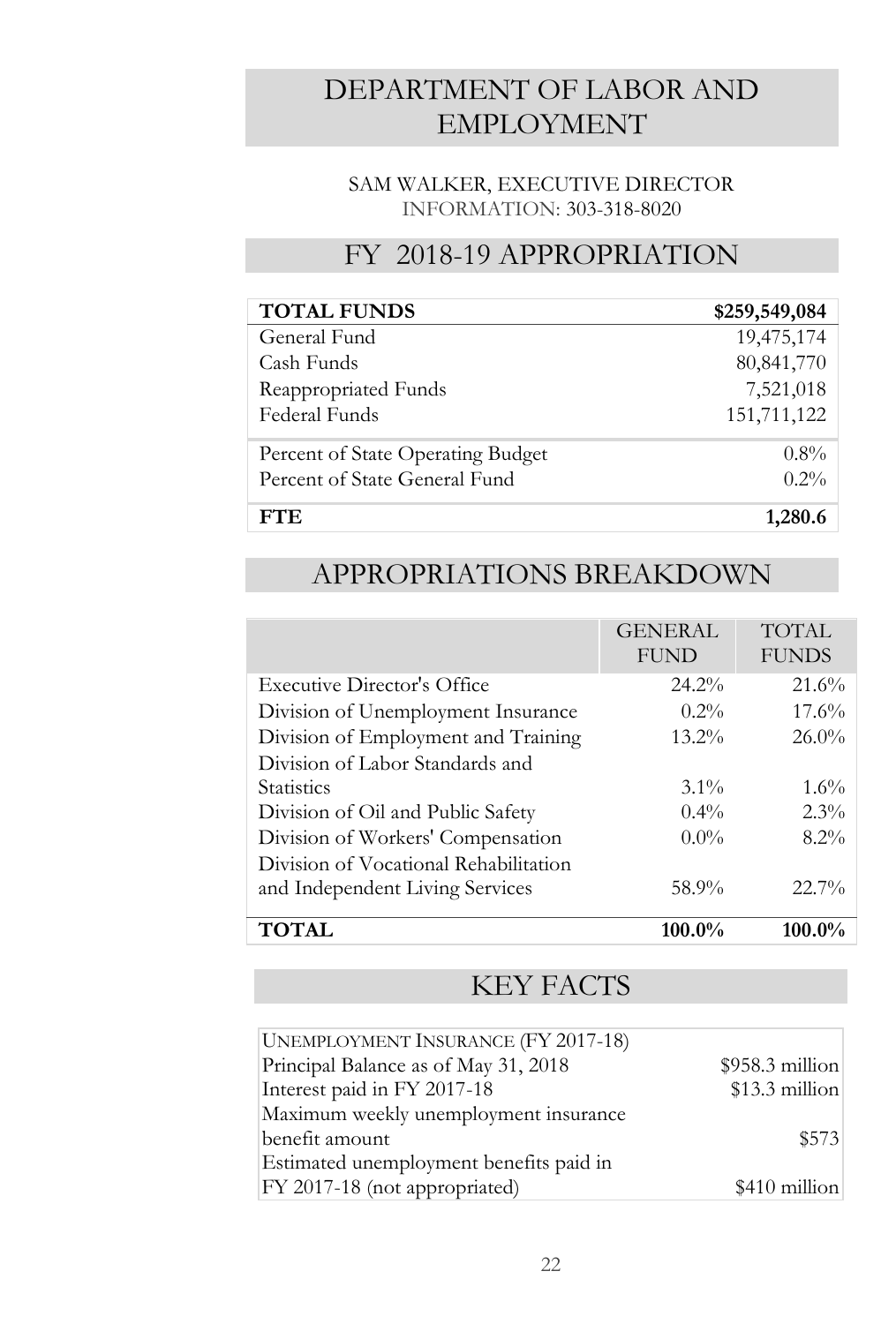### DEPARTMENT OF LAW

#### CYNTHIA COFFMAN, ATTORNEY GENERAL INFORMATION: 303-866-3617

#### FY 2018-19 APPROPRIATION

| <b>TOTAL FUNDS</b>                | \$83,464,414 |
|-----------------------------------|--------------|
| General Fund                      | 16,611,039   |
| Cash Funds                        | 18,047,080   |
| Reappropriated Funds              | 46,803,973   |
| Federal Funds                     | 2,002,322    |
| Percent of State Operating Budget | $0.3\%$      |
| Percent of State General Fund     | $0.1\%$      |
| FTE.                              |              |

#### APPROPRIATIONS BREAKDOWN

|                                  | <b>GENERAL</b><br><b>FUND</b> | <b>TOTAL</b><br><b>FUNDS</b> |
|----------------------------------|-------------------------------|------------------------------|
| Administration                   | $31.5\%$                      | $25.0\%$                     |
| Legal Services to State Agencies | $0.0\%$                       | $39.7\%$                     |
| Criminal Justice and Appellate   | 36.8%                         | $21.0\%$                     |
| Water and Natural Resources      | $3.7\%$                       | $2.4\%$                      |
| <b>Consumer Protection</b>       | $8.8\%$                       | $6.6\%$                      |
| Special Purpose                  | 19.2%                         | $5.3\%$                      |
| <b>TOTAL</b>                     | $100.0\%$                     | 100.0%                       |

| LEGAL SERVICES TO OTHER AGENCIES (FY 2018-19) |                |
|-----------------------------------------------|----------------|
| Hours of Legal Services to be Provided        | 382,305        |
| Average Hourly Rate to be Charged             | \$103.63       |
| Medicaid Fraud Unit Recoveries (FY 2016-17)   | $$1.3$ million |
| Formal Consumer Protection Complaints Filed   |                |
| with Department (CY 2017)                     | 7,510          |
| Appellate Briefs Filed/Cases Closed           |                |
| $(FY 2016-17)$                                | 931            |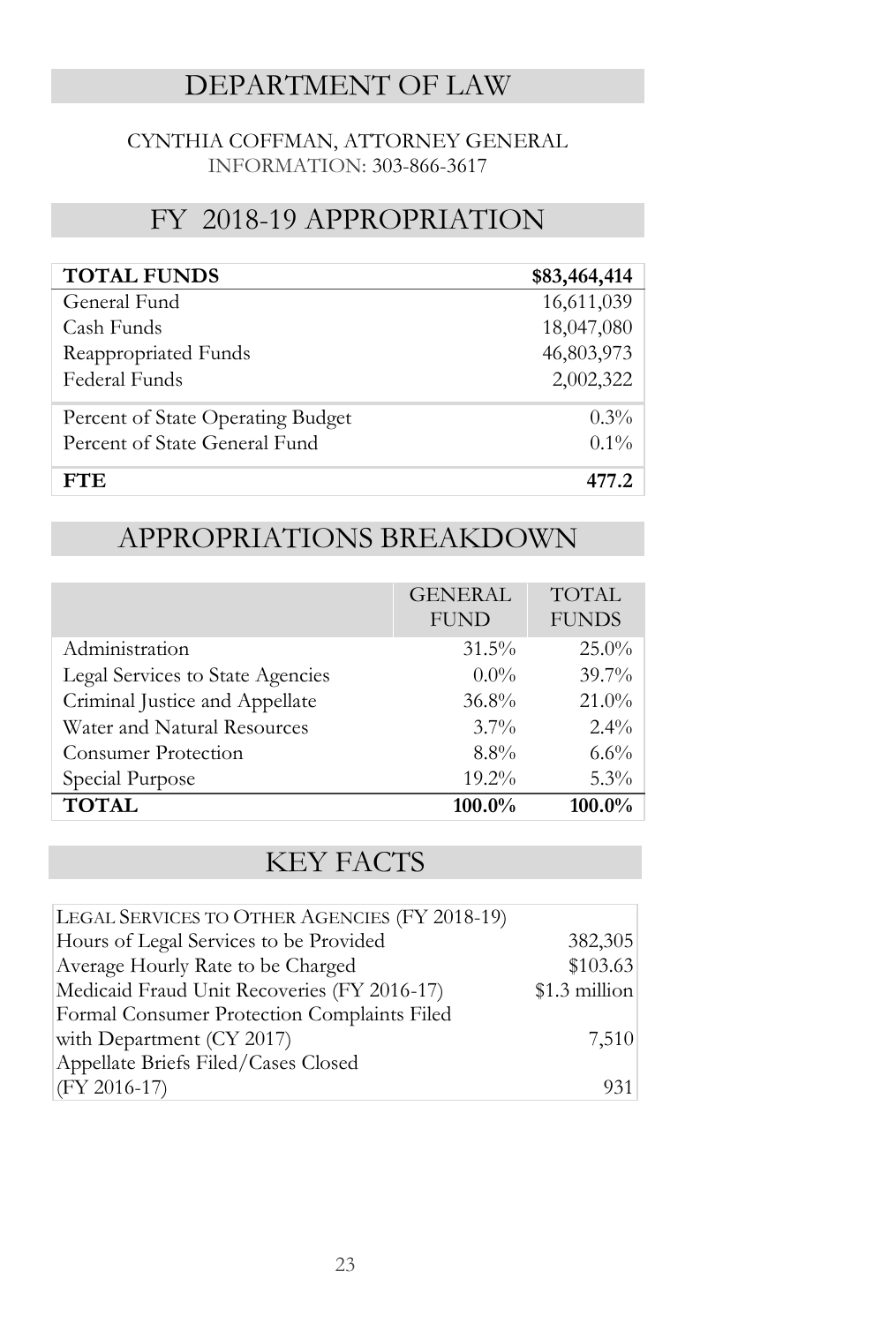#### LEGISLATIVE DEPARTMENT

EFFIE AMEEN, SECRETARY OF THE SENATE COLORADO STATE SENATE INFORMATION: (303) 866-2316 MARILYN EDDINS, CHIEF CLERK, HOUSE OF REPRESENTATIVES INFORMATION: (303) 866-2904 DIANNE RAY, STATE AUDITOR INFORMATION: (303) 866-2800 JOHN ZIEGLER, STAFF DIRECTOR, JOINT BUDGET COMMITTEE INFORMATION: (303) 866-2061 MIKE MAUER, DIRECTOR, LEGISLATIVE COUNCIL INFORMATION: (303) 866-3521 SHARON L. EUBANKS, DIRECTOR, OFFICE OF LEGISLATIVE LEGAL SERVICES INFORMATION: (303) 866-2045

| FY 2018-19 APPROPRIATION          |                  |  |
|-----------------------------------|------------------|--|
| <b>TOTAL FUNDS</b>                | \$51,720,061     |  |
| General Fund                      | 50,287,893       |  |
| Cash Funds                        | 470,869          |  |
| Reappropriated Funds              | 961,299          |  |
| Federal Funds                     | $\left( \right)$ |  |
| Percent of State Operating Budget | $0.2\%$          |  |
| Percent of State General Fund     | $0.4\%$          |  |
| FTF.                              | 289.5            |  |

#### APPROPRIATIONS BREAKDOWN

|                             | <b>GENERAL</b><br><b>FUND</b> | <b>TOTAL</b><br><b>FUNDS</b> |
|-----------------------------|-------------------------------|------------------------------|
| General Assembly            | $37.7\%$                      | $36.8\%$                     |
| State Auditor               | $19.4\%$                      | 20.7%                        |
| Joint Budget Committee      | $4.0\%$                       | $3.9\%$                      |
| Legislative Council         | $24.2\%$                      | 24.3%                        |
| Committee on Legal Services | $14.7\%$                      | 14.3%                        |
| <b>TOTAL</b>                | 100.0%                        | 100.0%                       |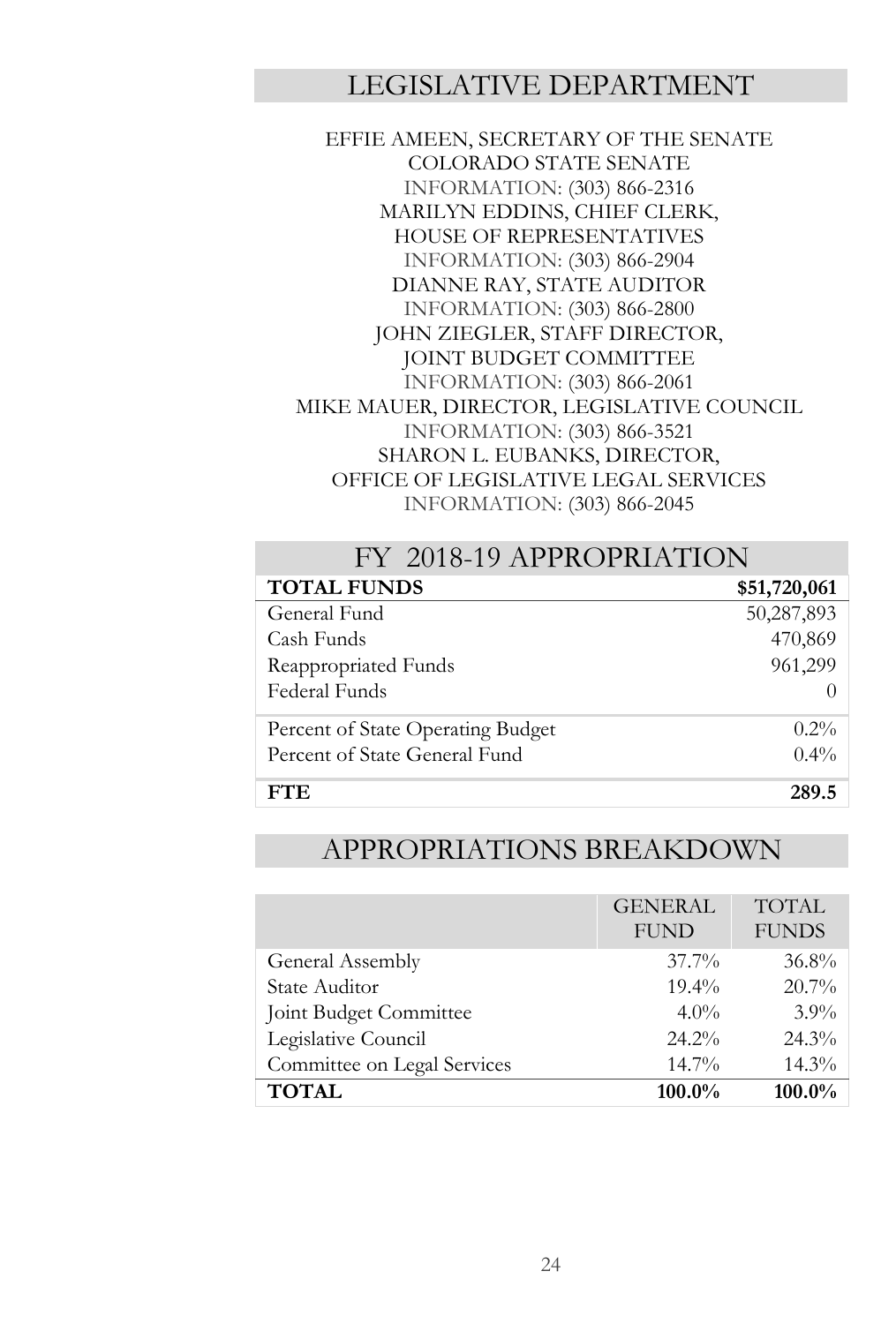### DEPARTMENT OF LOCAL AFFAIRS

#### IRV HALTER, EXECUTIVE DIRECTOR INFORMATION: 303-864-7707

#### FY 2018-19 APPROPRIATION

| <b>TOTAL FUNDS</b>                | \$316,144,475 |
|-----------------------------------|---------------|
| General Fund                      | 37,086,367    |
| Cash Funds                        | 186,097,459   |
| Reappropriated Funds              | 12,147,248    |
| Federal Funds                     | 80,813,401    |
| Percent of State Operating Budget | $1.0\%$       |
| Percent of State General Fund     | $0.3\%$       |
| FTE.                              | 181.1         |

### APPROPRIATIONS BREAKDOWN

|                                    | <b>GENERAL</b><br><b>FUND</b> | <b>TOTAL</b><br><b>FUNDS</b> |
|------------------------------------|-------------------------------|------------------------------|
| <b>Executive Director's Office</b> | $4.8\%$                       | $2.8\%$                      |
| Property Taxation                  | $6.1\%$                       | $1.2\%$                      |
| Division of Housing                | $48.2\%$                      | $34.1\%$                     |
| Division of Local Government       | $40.9\%$                      | $61.9\%$                     |
| <b>TOTAL</b>                       | 100.0%                        | 100.0%                       |

| WORKLOAD INDICATORS (FY 2016-17)<br>Financial assistance to local                                      |                  |
|--------------------------------------------------------------------------------------------------------|------------------|
| governments                                                                                            | $$217.2$ million |
| Increase in affordable housing units: acquisition,<br>rehabilitation, new construction, and new rental |                  |
| assistance opportunities supported by                                                                  |                  |
| department-administered funds                                                                          | 3,583            |
| Number of households receiving rental                                                                  |                  |
| assistance through the department                                                                      | 7,405            |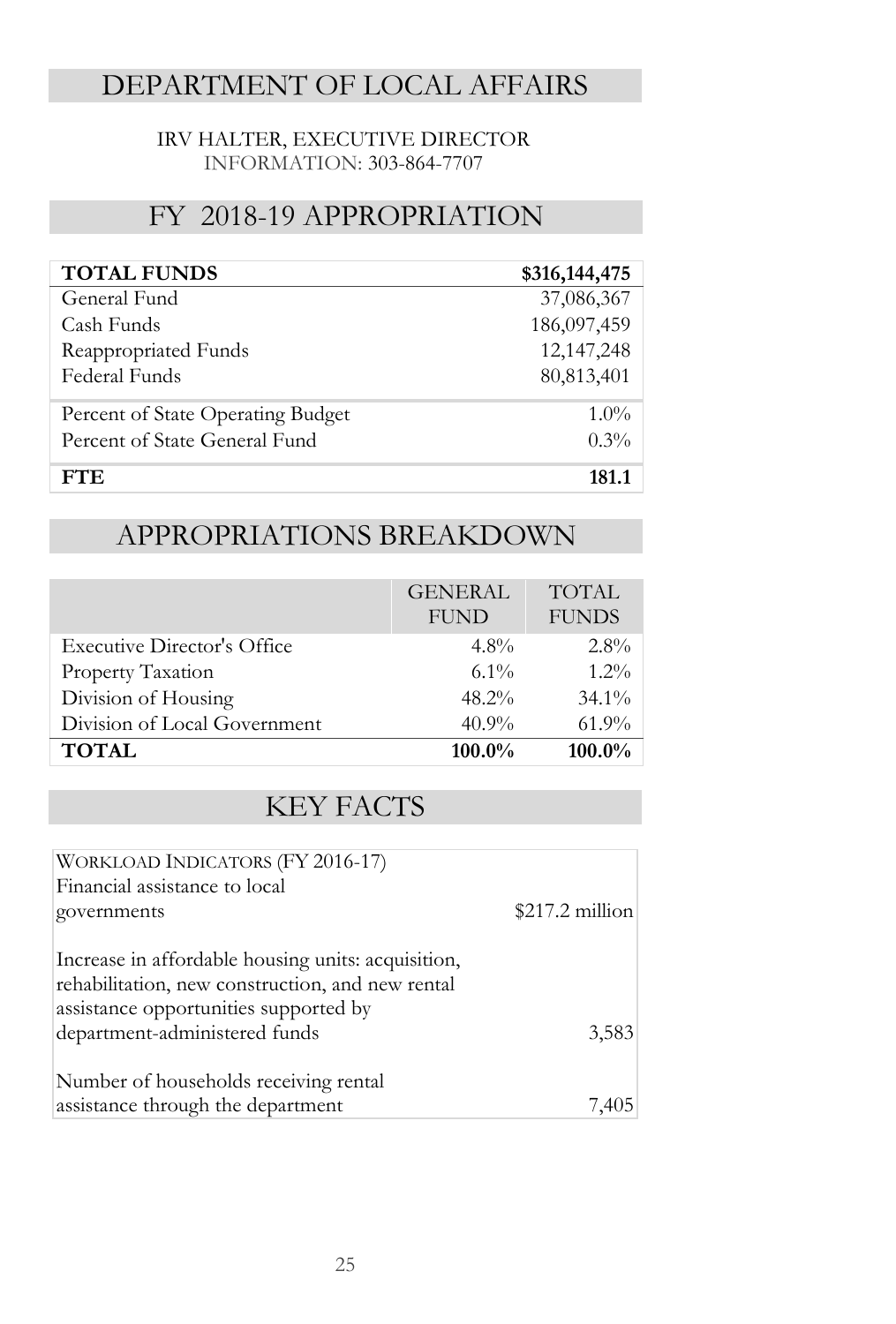### DEPARTMENT OF MILITARY AND VETERANS AFFAIRS

MICHAEL A. LOH, ADJUTANT GENERAL INFORMATION: 720-250-1500

#### FY 2018-19 APPROPRIATION

| <b>TOTAL FUNDS</b>                | \$232,023,683 |
|-----------------------------------|---------------|
| General Fund                      | 11,110,115    |
| Cash Funds                        | 1,203,530     |
| Reappropriated Funds              |               |
| Federal Funds                     | 219,710,038   |
| Percent of State Operating Budget | $0.8\%$       |
| Percent of State General Fund     | $0.1\%$       |
| FTE.                              | 1,407.2       |

#### APPROPRIATIONS BREAKDOWN

|                                               | <b>GENERAL</b><br><b>FUND</b> | <b>TOTAL</b><br><b>FUNDS</b> |
|-----------------------------------------------|-------------------------------|------------------------------|
| Executive Director and Army<br>National Guard | $65.7\%$                      | $7.9\%$                      |
| Division of Veterans Affairs                  | $30.6\%$                      | $1.9\%$                      |
| Air National Guard                            | 3.6%                          | $1.5\%$                      |
| Federal Funded Programs                       | $0.0\%$                       | 88.6%                        |
| <b>TOTAL</b>                                  | 100.0%                        | 100.0%                       |

| WORKLOAD INDICATORS (FY 2017-18)    |         |
|-------------------------------------|---------|
| Colorado National Guard             |         |
| Membership                          | 5,484   |
| Number of Colorado veterans         |         |
| registered with the U.S. Department |         |
| of Veterans Affairs (2016)          | 407,616 |
| Number of veterans' claims          |         |
| processed                           | 23,447  |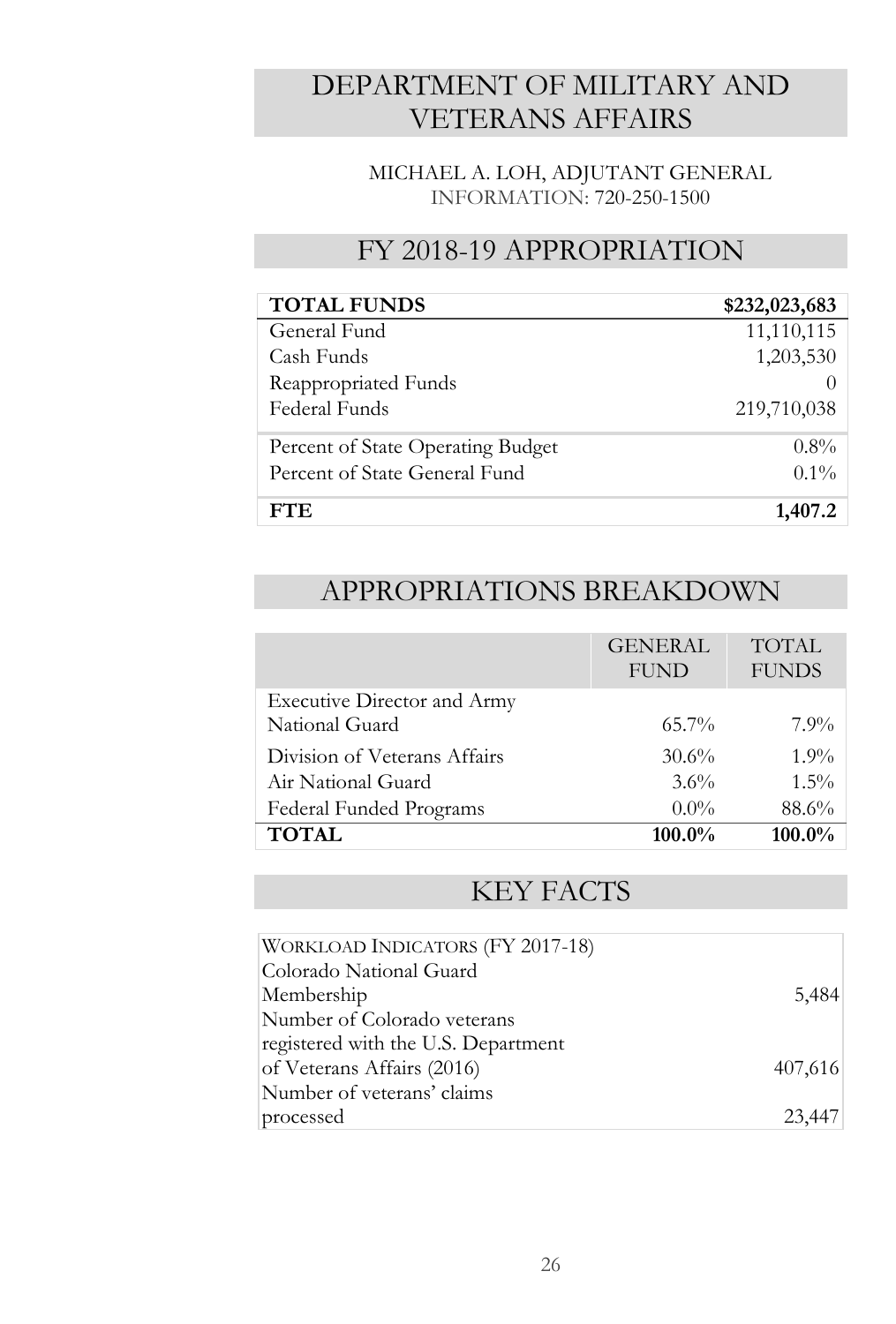#### DEPARTMENT OF NATURAL RESOURCES

#### BOB RANDALL, EXECUTIVE DIRECTOR INFORMATION: 303-866-3311

#### FY 2018-19 APPROPRIATION

| <b>TOTAL FUNDS</b>                | \$305,365,244 |
|-----------------------------------|---------------|
| General Fund                      | 32,005,418    |
| Cash Funds                        | 238,857,665   |
| Reappropriated Funds              | 7,933,687     |
| Federal Funds                     | 26,568,474    |
| Percent of State Operating Budget | $1.0\%$       |
| Percent of State General Fund     | $0.3\%$       |
| FTE.                              | 1,464.5       |

#### APPROPRIATIONS BREAKDOWN

|                                      | <b>GENERAL</b><br><b>FUND</b> | TOTAL<br><b>FUNDS</b> |
|--------------------------------------|-------------------------------|-----------------------|
| Executive Director's Office          | $33.1\%$                      | $24.3\%$              |
| Division of Reclamation, Mining, and | $0.0\%$                       | $2.6\%$               |
| Safety                               |                               |                       |
| Oil and Gas Conservation             | $0.0\%$                       | $5.9\%$               |
| Commission                           |                               |                       |
| State Board of Land Commissioners    | $0.0\%$                       | $1.7\%$               |
| Division of Parks and Wildlife       | $0.5\%$                       | $46.8\%$              |
| Colorado Water Conservation Board    | $0.0\%$                       | $11.1\%$              |
| Division of Water Resources          | $66.4\%$                      | $7.7\%$               |
| TOTAL                                | $100.0\%$                     | $100.0\%$             |

| WORKLOAD INDICATORS (FY 2018-19 ESTIMATE)    |                  |
|----------------------------------------------|------------------|
| Active Oil and Gas Wells in Colorado         | 55,000           |
| Oil and Gas Drilling Permit Requests         | 6,200            |
| Annual State Park Visitation                 | 14.3 million     |
| Hunting and Fishing Licenses Sold            | 1.7 million      |
| Surface and Groundwater Rights Administered  | 170,000          |
| <b>Estimated State Severance Tax Revenue</b> | $$135.2$ million |
| State Land Board School Trust Revenue        | \$88.8 million   |
| <b>Estimated Water Loans Issued</b>          | $$30.0$ million  |
|                                              |                  |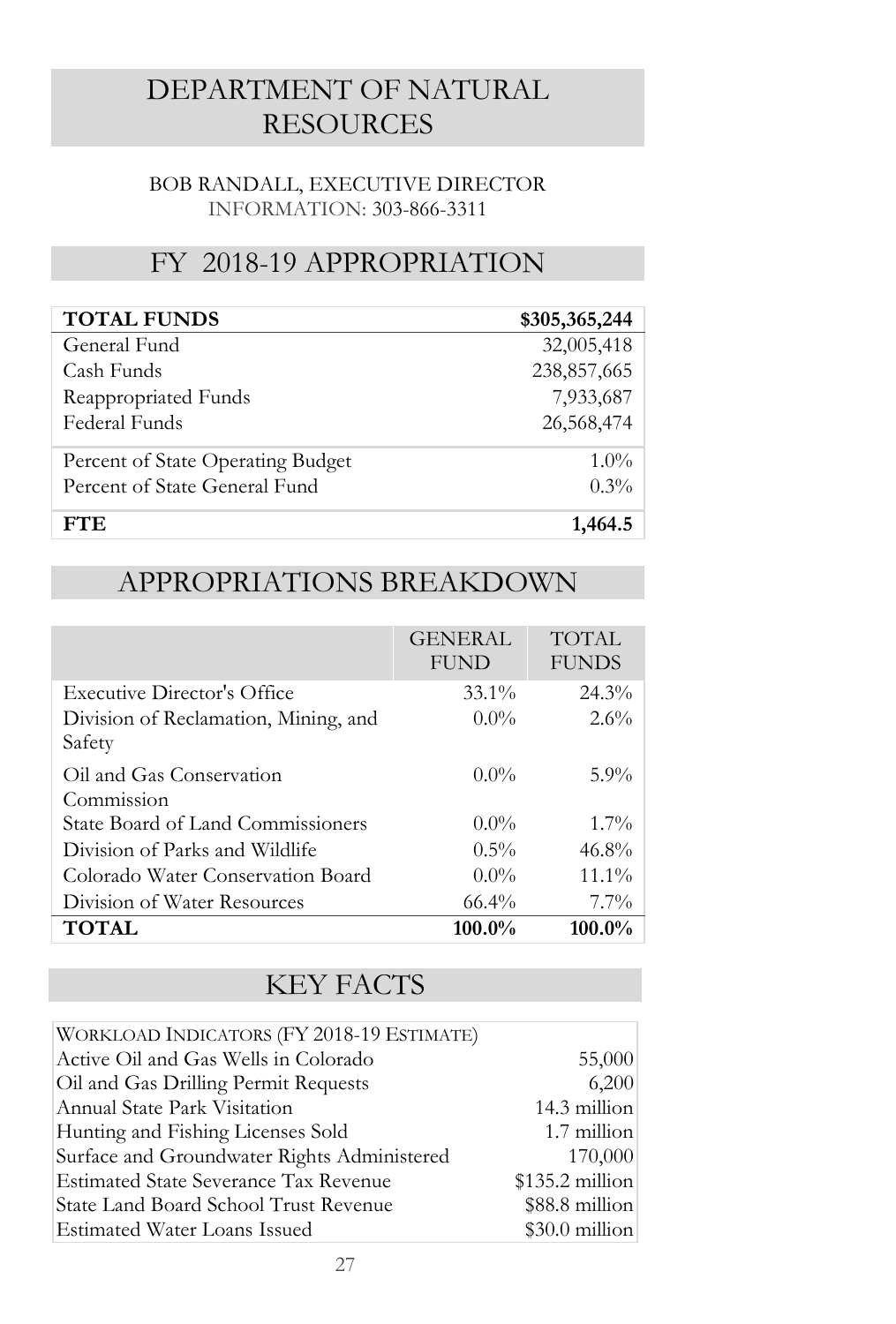#### DEPARTMENT OF PERSONNEL

#### JUNE TAYLOR, EXECUTIVE DIRECTOR INFORMATION: 303-866-3000

#### FY 2018-19 APPROPRIATION

| <b>TOTAL FUNDS</b>                | \$206,449,496 |
|-----------------------------------|---------------|
| General Fund                      | 14,074,381    |
| Cash Funds                        | 14,016,747    |
| Reappropriated Funds              | 178,358,368   |
| Federal Funds                     |               |
| Percent of State Operating Budget | $0.7\%$       |
| Percent of State General Fund     | $0.1\%$       |
| <b>FTE</b>                        | 425.6         |

#### APPROPRIATIONS BREAKDOWN

|                                       | <b>GENERAL</b><br><b>FUND</b> | <b>TOTAL</b><br><b>FUNDS</b> |
|---------------------------------------|-------------------------------|------------------------------|
| <b>Executive Director's Office</b>    | $51.5\%$                      | 11.9%                        |
| Division of Human Resources           | $15.3\%$                      | $34.9\%$                     |
| Constitutionally Independent Entities | $4.0\%$                       | $0.3\%$                      |
| <b>Central Services</b>               | $10.3\%$                      | $13.7\%$                     |
| Division of Accounts and Control      | $19.0\%$                      | $9.6\%$                      |
| Administrative Courts                 | $0.0\%$                       | $2.0\%$                      |
| Division of Capital Assets            | $0.0\%$                       | $27.5\%$                     |
| <b>TOTAL</b>                          | $100.0\%$                     | 100.0%                       |

| WORKLOAD INDICATORS (FY 2018-19)<br>State employee positions (FTE) reflected in<br>appropriations (excludes Higher Education) | 32,819.4     |
|-------------------------------------------------------------------------------------------------------------------------------|--------------|
| Total State Fleet Program appropriation                                                                                       | \$43,901,501 |
| Total Risk Management appropriation                                                                                           | \$65,140,458 |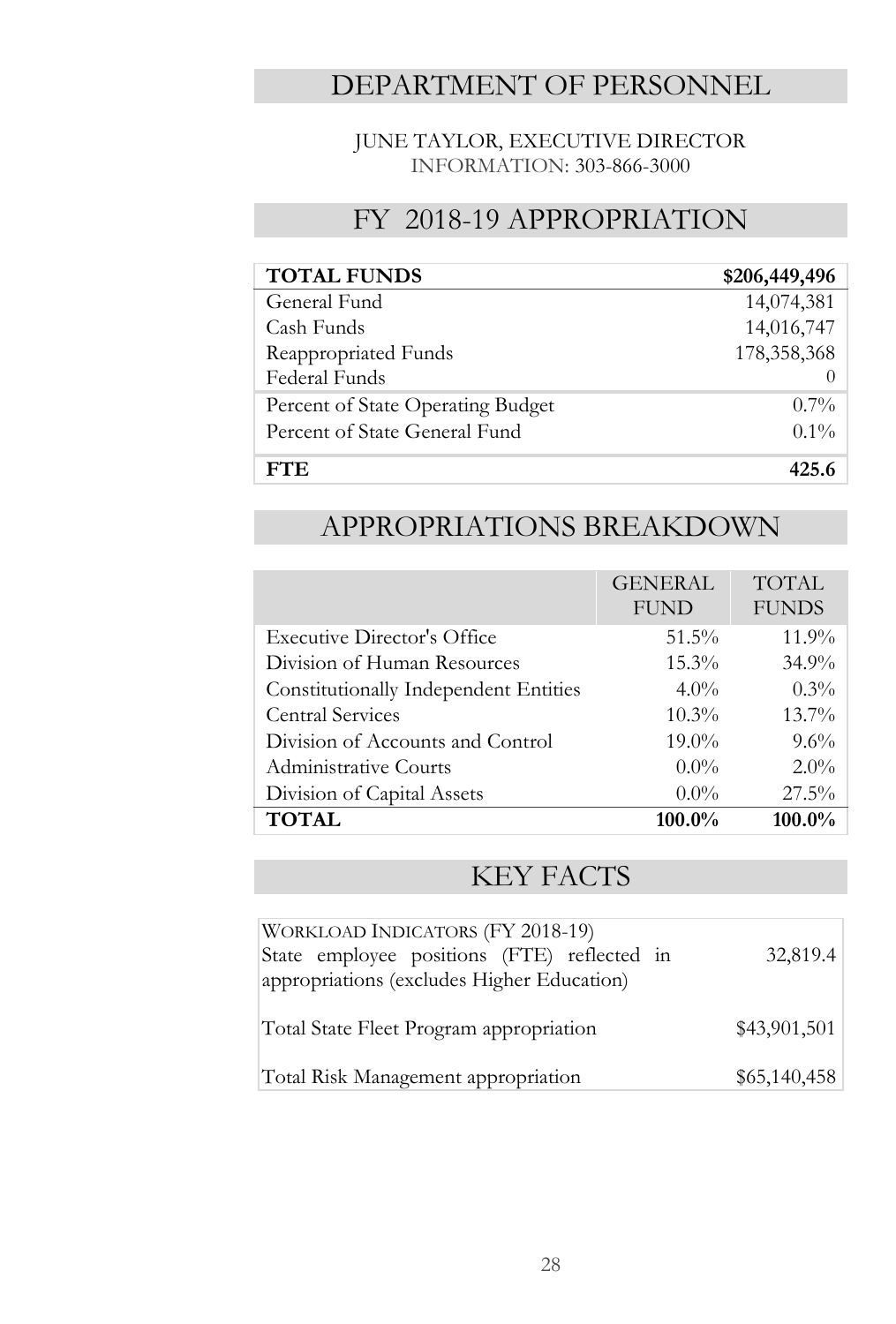#### DEPARTMENT OF PUBLIC HEALTH AND ENVIRONMENT

#### DR. LARRY WOLK, EXECUTIVE DIRECTOR INFORMATION: 303-692-2000

#### FY 2018-19 APPROPRIATION

| <b>TOTAL FUNDS</b>                | \$590,707,821 |
|-----------------------------------|---------------|
| General Fund                      | 52,020,069    |
| Cash Funds                        | 192,576,513   |
| Reappropriated Funds              | 47,088,905    |
| Federal Funds                     | 299,022,334   |
| Percent of State Operating Budget | $1.9\%$       |
| Percent of State General Fund     | $0.5\%$       |
| <b>FTE</b>                        | 1,345.8       |

#### APPROPRIATIONS BREAKDOWN

|                                      | <b>GENERAL</b><br><b>FUND</b> | TOTAL<br><b>FUNDS</b> |
|--------------------------------------|-------------------------------|-----------------------|
| Administration and Support           | 27.7%                         | $13.0\%$              |
| Center for Health and Environmental  |                               |                       |
| Information                          | $3.8\%$                       | $2.8\%$               |
| <b>Laboratory Services</b>           | $2.4\%$                       | $2.5\%$               |
| Air Pollution Control Division       | $0.0\%$                       | 4.3%                  |
| Water Quality Control Division       | $9.2\%$                       | 4.6%                  |
| Hazardous Materials and Waste        |                               |                       |
| Management Division                  | $0.0\%$                       | $4.3\%$               |
| Division of Environmental Health and |                               |                       |
| Sustainability                       | $3.2\%$                       | $1.9\%$               |
| Disease Control and Environmental    |                               |                       |
| <b>Epidemiology Division</b>         | $13.0\%$                      | 17.3%                 |
| <b>Prevention Services Division</b>  | $34.1\%$                      | $40.9\%$              |
| Health Facilities and Emergency      |                               |                       |
| Medical Services Division            | $3.5\%$                       | $5.7\%$               |
| Office of Emergency Preparedness     |                               |                       |
| and Response                         | $3.1\%$                       | $2.8\%$               |
| TOTAL                                | $100.0\%$                     | $100.0\%$             |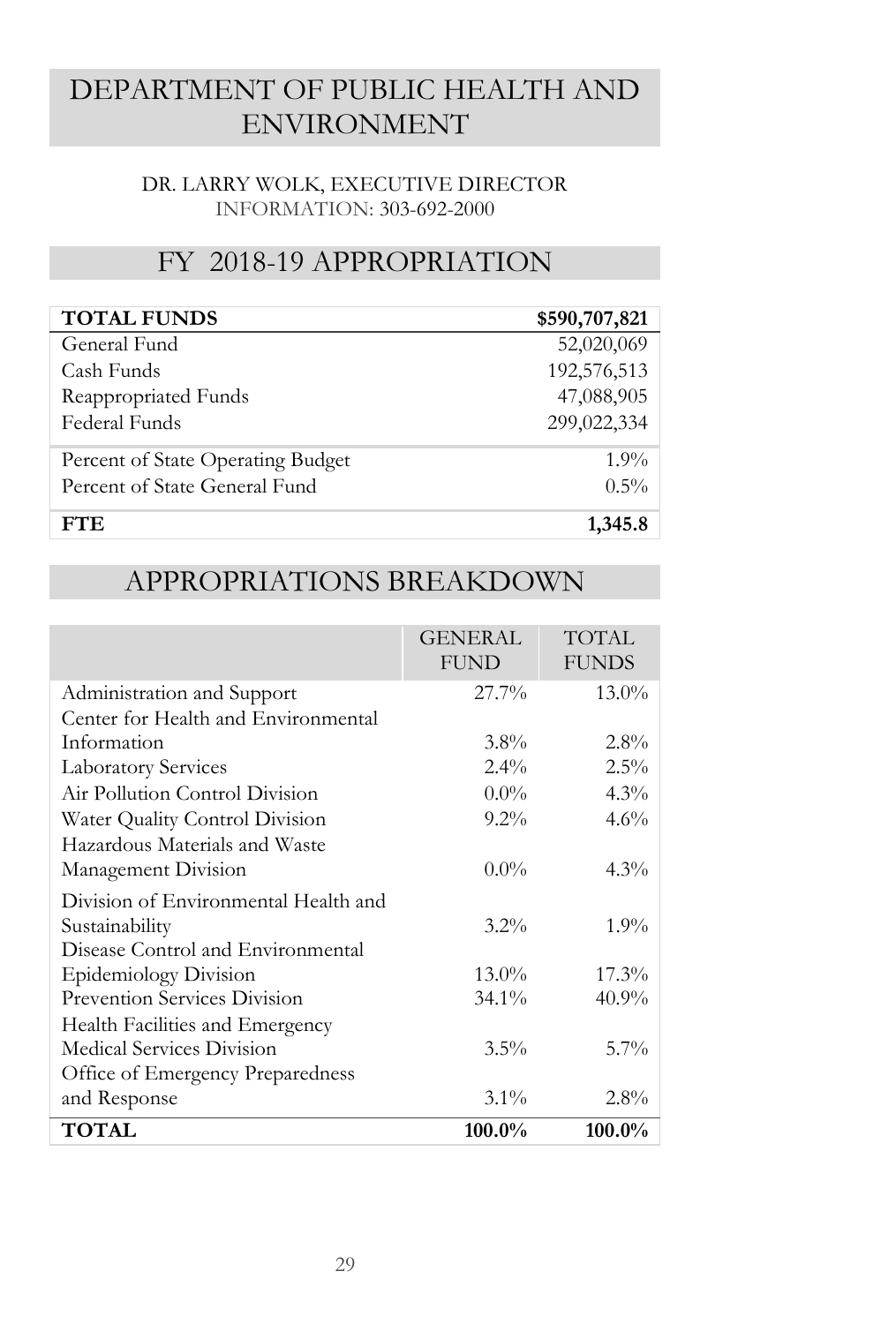| <b>WORKLOAD INDICATORS</b><br>(FY 2017-18 EXCEPT WHERE SPECIFIED)                           |              |
|---------------------------------------------------------------------------------------------|--------------|
| Number of licensed medical marijuana testing<br>facilities                                  | 11           |
| Number of licensed retail marijuana testing<br>facilities                                   | 12           |
| Number of birth certificate issued                                                          | 64,974       |
| Number of death certificates issued                                                         | 38,756       |
| Number of marriage certificates issued                                                      | 40,957       |
| No. of medical marijuana card holders as of<br>April 2018                                   | 88,946       |
| Total Marijuana Tax Cash Fund dollars<br>appropriated to the Department for FY 18-19        | \$24,322,597 |
| Number of stationary source air inspections<br>performed in 2017                            | 3,078        |
| Number of clean water permits issued in 2017                                                | 2,955        |
| Number of landfills                                                                         | 63           |
| Number of Superfund Sites                                                                   | 26           |
| Total number of retail food inspections by<br>county and department inspectors              | 43,682       |
| Total number of retail food inspections by<br>Department                                    | 824          |
| Number of unique facilities surveyed by the<br><b>Health Facilities Division</b>            | 1,039        |
| Total number of initial and revisit surveys<br>conducted for the Health Facilities Division | 3,189        |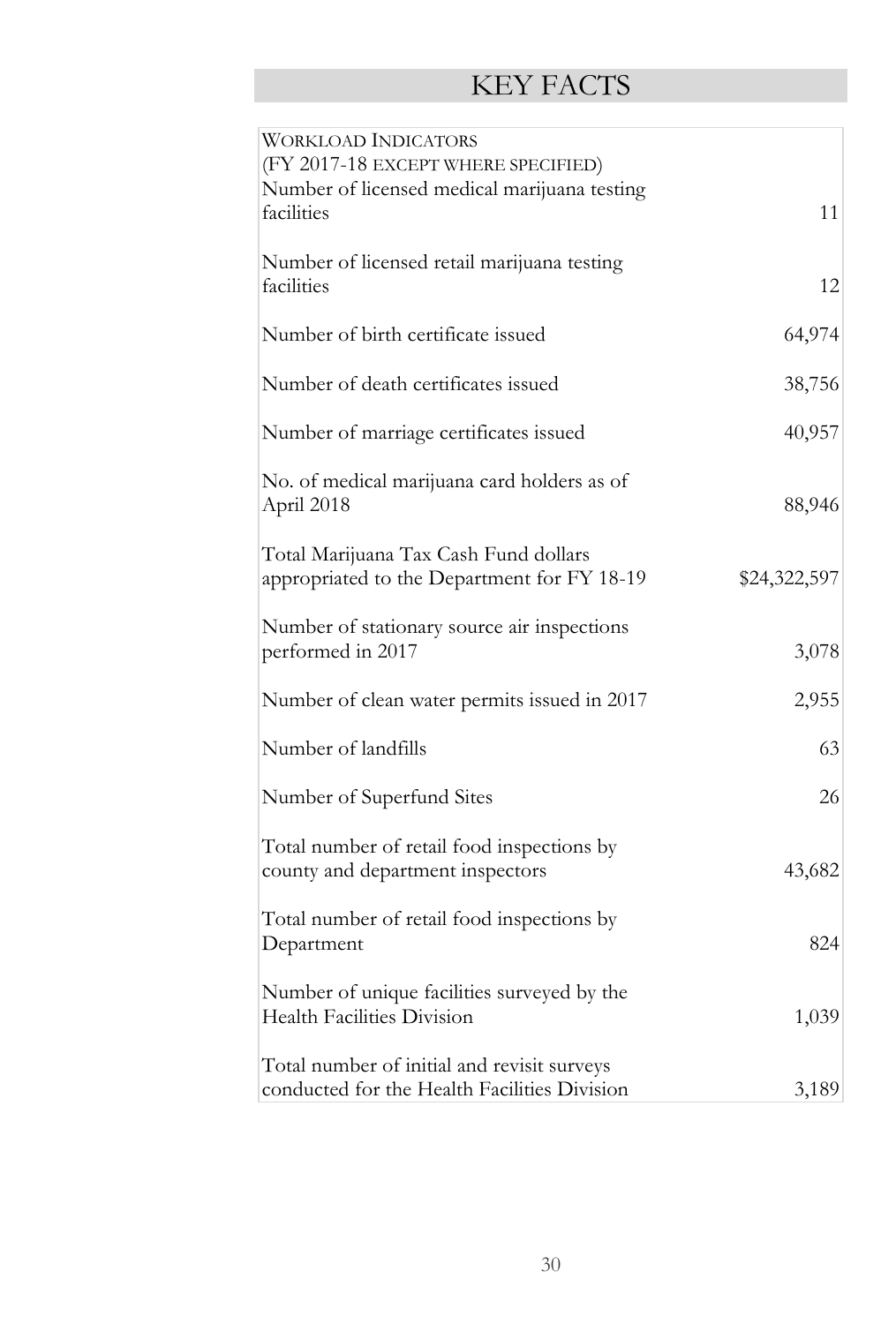### DEPARTMENT OF PUBLIC SAFETY

#### STAN HILKEY, EXECUTIVE DIRECTOR INFORMATION: (303) 239-4400

#### FY 2018-19 APPROPRIATION

| <b>TOTAL FUNDS</b>                | \$512,902,340 |
|-----------------------------------|---------------|
| General Fund                      | 183,106,198   |
| Cash Funds                        | 216,527,076   |
| Reappropriated Funds              | 43,430,450    |
| Federal Funds                     | 69,838,616    |
| Percent of State Operating Budget | $1.7\%$       |
| Percent of State General Fund     | $1.6\%$       |
| FTE.                              | 1,854.3       |

#### APPROPRIATIONS BREAKDOWN

|                                   | <b>GENERAL</b><br><b>FUND</b> | <b>TOTAL</b><br><b>FUNDS</b> |
|-----------------------------------|-------------------------------|------------------------------|
| Executive Director's Office       | 27.9%                         | 20.9%                        |
| Colorado State Patrol             | $3.6\%$                       | $32.0\%$                     |
| Division of Fire Prevention and   | $8.0\%$                       | $5.7\%$                      |
| Control                           |                               |                              |
| Division of Criminal Justice      | $41.2\%$                      | $23.5\%$                     |
| Colorado Bureau of Investigation  | $10.5\%$                      | $7.8\%$                      |
| Division of Homeland Security and | $8.7\%$                       | $10.2\%$                     |
| <b>Emergency Management</b>       |                               |                              |
| <b>TOTAL</b>                      | $100.0\%$                     | $100.0\%$                    |

| WORKLOAD INDICATORS (FY 2017-18 ESTIMATES) |         |
|--------------------------------------------|---------|
| Identification records processed           | 776,189 |
| Firearms background checks processed       | 379,894 |
| Community Corrections placements           |         |
| Residential average daily population       | 3,177   |
| Change from prior year                     | $8.0\%$ |
| Non-residential average daily population   | 682     |
| Change from prior year                     | $6.0\%$ |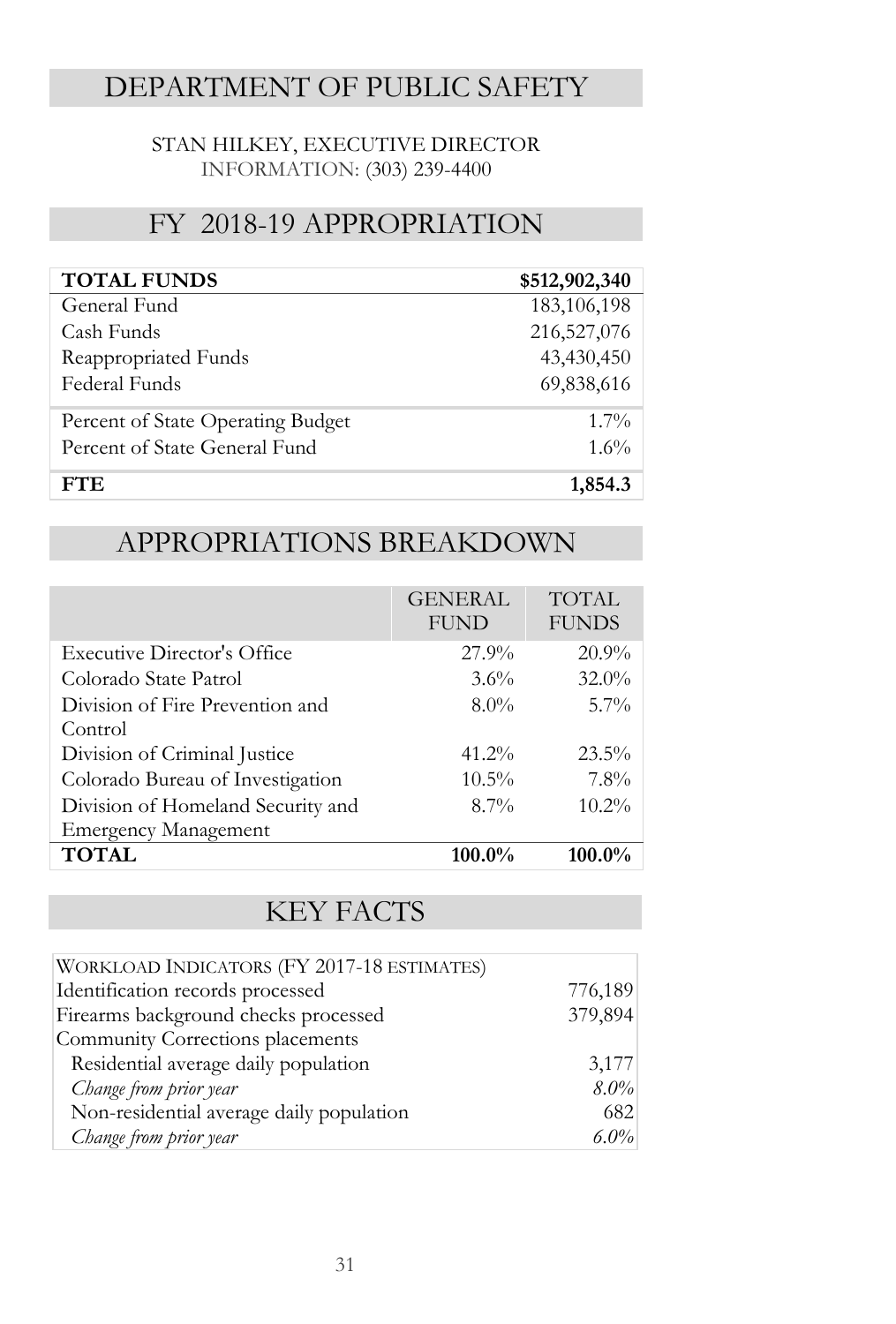### DEPARTMENT OF REGULATORY **AGENCIES**

#### MARGUERITE SALAZAR, EXECUTIVE DIRECTOR INFORMATION: 303-894-7885

#### FY 2018-19 APPROPRIATION

| <b>TOTAL FUNDS</b>                | \$99,618,283 |
|-----------------------------------|--------------|
| General Fund                      | 1,951,431    |
| Cash Funds                        | 91,205,734   |
| Reappropriated Funds              | 5,211,298    |
| Federal Funds                     | 1,249,820    |
| Percent of State Operating Budget | $0.3\%$      |
| Percent of State General Fund     | $0.0\%$      |
| FTF                               | 574.7        |

#### APPROPRIATIONS BREAKDOWN

|                                    | <b>GENERAL</b><br><b>FUND</b> | TOTAL<br><b>FUNDS</b> |
|------------------------------------|-------------------------------|-----------------------|
| Executive Director's Office and    |                               |                       |
| Administrative Services            | $44.5\%$                      | $32.7\%$              |
| Division of Banking                | $0.0\%$                       | $4.7\%$               |
| Civil Rights Division              | 55.5%                         | $2.1\%$               |
| Office of Consumer Counsel         | $0.0\%$                       | $1.0\%$               |
| Division of Financial Services     | $0.0\%$                       | $1.7\%$               |
| Division of Insurance              | $0.0\%$                       | $8.2\%$               |
| <b>Public Utilities Commission</b> | $0.0\%$                       | 21.7%                 |
| Division of Real Estate            | $0.0\%$                       | $5.1\%$               |
| Division of Professions and        | $0.0\%$                       | $19.1\%$              |
| Occupations                        |                               |                       |
| Division of Securities             | $0.0\%$                       | $3.7\%$               |
| TOTAL                              | $100.0\%$                     | $100.0\%$             |

| Number of active licenses in the Division of |         |
|----------------------------------------------|---------|
| Professions and Occupations (FY 2017-18)     | 451,038 |
| Number of legal service hours (FY 2018-19)   | 40,572  |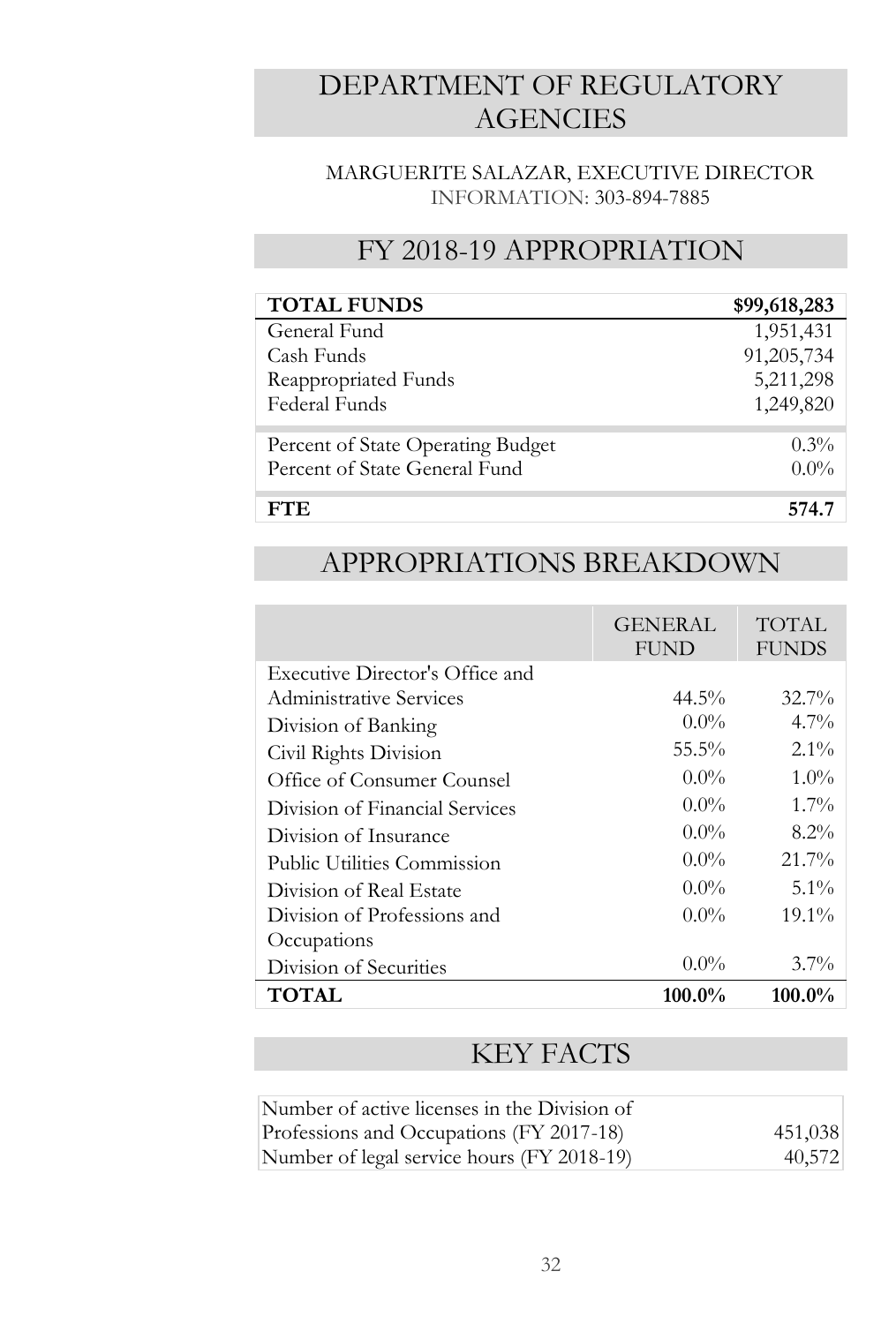#### DEPARTMENT OF REVENUE

#### MICHAEL HARTMAN, EXECUTIVE DIRECTOR INFORMATION: 303-866-3091

#### FY 2018-19 APPROPRIATION

| <b>TOTAL FUNDS</b>                | \$370,007,602 |
|-----------------------------------|---------------|
| General Fund                      | 113,271,850   |
| Cash Funds                        | 249,529,454   |
| Reappropriated Funds              | 6,381,910     |
| Federal Funds                     | 824,388       |
| Percent of State Operating Budget | $1.2\%$       |
| Percent of State General Fund     | $1.0\%$       |
| FTE.                              | 1,472.0       |

#### APPROPRIATIONS BREAKDOWN

|                                    | <b>GENERAL</b><br><b>FUND</b> | <b>TOTAL</b><br><b>FUNDS</b> |
|------------------------------------|-------------------------------|------------------------------|
| <b>Executive Director's Office</b> | $30.2\%$                      | $19.5\%$                     |
| Information Technology Division    | $1.1\%$                       | $1.3\%$                      |
| Taxation Business Group            | $64.5\%$                      | 21.0%                        |
| Division of Motor Vehicles         | $4.0\%$                       | $15.1\%$                     |
| <b>Enforcement Business Group</b>  | $0.2\%$                       | $15.4\%$                     |
| <b>State Lottery Division</b>      | $0.0\%$                       | 27.7%                        |
| <b>TOTAL</b>                       | 100.0%                        | 100.0%                       |

| <b>NET STATE TAX COLLECTIONS</b>          |                    |
|-------------------------------------------|--------------------|
| $(FY 2016-17)$                            |                    |
| Individual Income                         | $$6,751.4$ million |
| Corporate Income                          | $$528.5$ million   |
| Marijuana (all sources of taxes and fees) | $$223.4$ million   |
| LIMITED GAMING AND LOTTERY                |                    |
| $(FY 2016-17)$                            |                    |
| Limited Gaming revenue                    | $$119.2$ million   |
| Limited Gaming distributions              | $$104.1$ million   |
| Lottery sales                             | $$555.3$ million   |
| Lottery distributions                     | $$133.5$ million   |
|                                           |                    |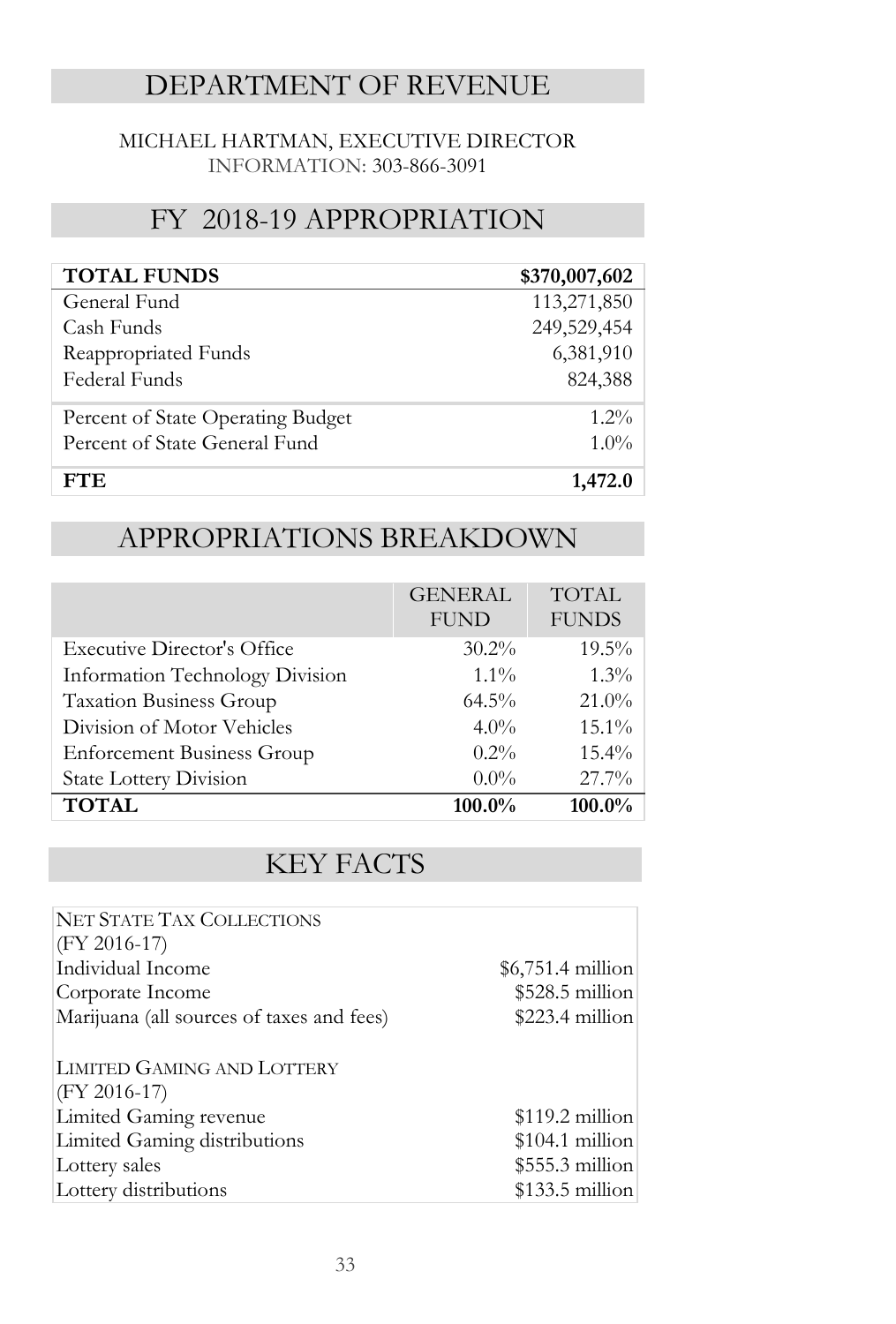### DEPARTMENT OF STATE

#### WAYNE WILLIAMS, SECRETARY OF STATE INFORMATION: 303-894-2200

| FY 2018-19 APPROPRIATION                   |                  |  |
|--------------------------------------------|------------------|--|
| <b>TOTAL FUNDS</b>                         | \$25,375,937     |  |
| General Fund                               |                  |  |
| Cash Funds                                 | 25,375,937       |  |
| Reappropriated Funds                       |                  |  |
| Federal Funds                              | $\left( \right)$ |  |
| Percent of State Operating Budget          | $0.1\%$          |  |
| Percent of State General Fund <sup>1</sup> | $0.0\%$          |  |
| FT F.                                      | 142.9            |  |

#### APPROPRIATIONS BREAKDOWN

|                                 | <b>TOTAL</b>       |
|---------------------------------|--------------------|
|                                 | FUNDS <sup>1</sup> |
| Administration                  | $27.4\%$           |
| Information Technology          | $33.2\%$           |
| Elections Division              | $26.2\%$           |
| Business and Licensing Division | $13.2\%$           |
| <b>TOTAL</b>                    | $100.0\%$          |

<sup>1</sup> The Department does not receive General Fund appropriations.

| <b>BUDGET DRIVERS</b>                 |            |            |
|---------------------------------------|------------|------------|
|                                       | FY 2016-17 | FY 2017-18 |
| <b>Business Entities Registered</b>   | 822,564    | 882,547    |
| <b>Total Active Registered Voters</b> | 3,378,903  | 3,281,294  |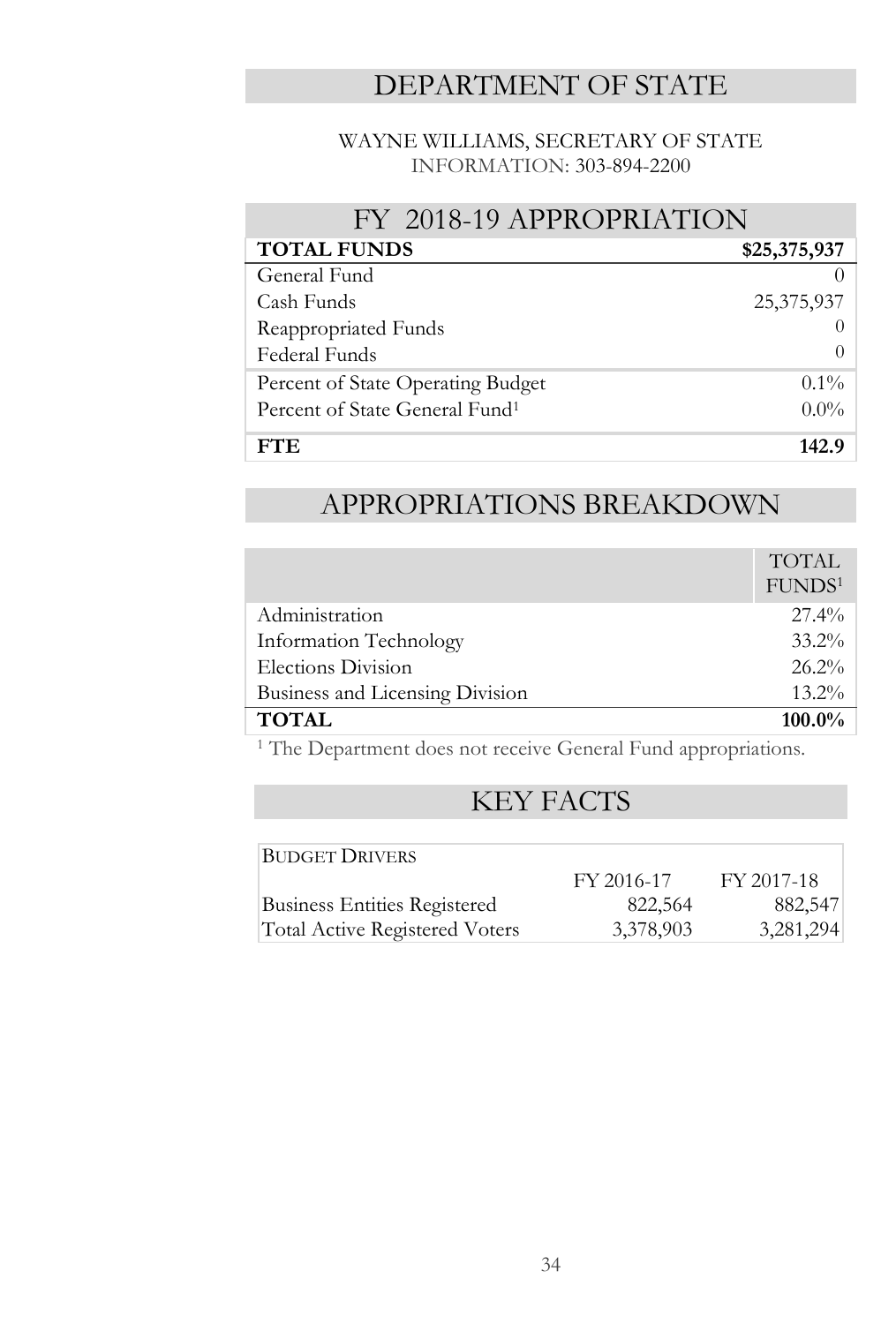#### DEPARTMENT OF TRANSPORTATION

#### MICHAEL P. LEWIS, EXECUTIVE DIRECTOR INFORMATION: 303-757-9201

#### FY 2018-19 APPROPRIATION

| <b>TOTAL FUNDS</b>                | \$1,753,538,544 |
|-----------------------------------|-----------------|
| General Fund                      |                 |
| Cash Funds                        | 1,134,947,195   |
| Reappropriated Funds              | 6,672,645       |
| Federal Funds                     | 611,918,704     |
| Percent of State Operating Budget | $5.8\%$         |
| Percent of State General Fund     | $0.0\%$         |
| FT F.                             | 3,326.          |

#### APPROPRIATIONS BREAKDOWN

|                                            | <b>TOTAL</b><br>FUNDS <sup>1</sup> |
|--------------------------------------------|------------------------------------|
| Administration                             | $2.0\%$                            |
| Construction, Maintenance, and Operations  | $90.1\%$                           |
| High Performance Transportation Enterprise | $1.1\%$                            |
| First Time Drunk Driving Offenders Account | $0.1\%$                            |
| Statewide Bridge Enterprise                | $6.6\%$                            |
| Marijuana Impaired Driving Program         | $0.1\%$                            |
| Southwest Chief Rail Commission            | $0.0\%$                            |
| <b>TOTAL</b>                               | 100.0%                             |
|                                            |                                    |

<sup>1</sup> The Department does not receive General Fund appropriations.

| <b>WORKLOAD INDICATORS (2018)</b>                           |        |
|-------------------------------------------------------------|--------|
| State highway system lane miles                             | 23,061 |
| Number of bridges                                           | 3,447  |
| State highway pavement with acceptable driving conditions   |        |
| for a projected 4 or more years                             | 80.0%  |
| State bridge deck in fair or good condition                 | 95.1%  |
| Portion of CDOT budgeted revenue from the state's $22¢$ per |        |
| gallon gas tax and $20.5\phi$ per gallon diesel tax         | 62.9%  |
| Million miles of roadway plowed, sanded, or deiced annually | 5.2    |
| Signs and signposts repaired or replaced annually           | 48,068 |
| Miles of roadway striped annually                           | 19,712 |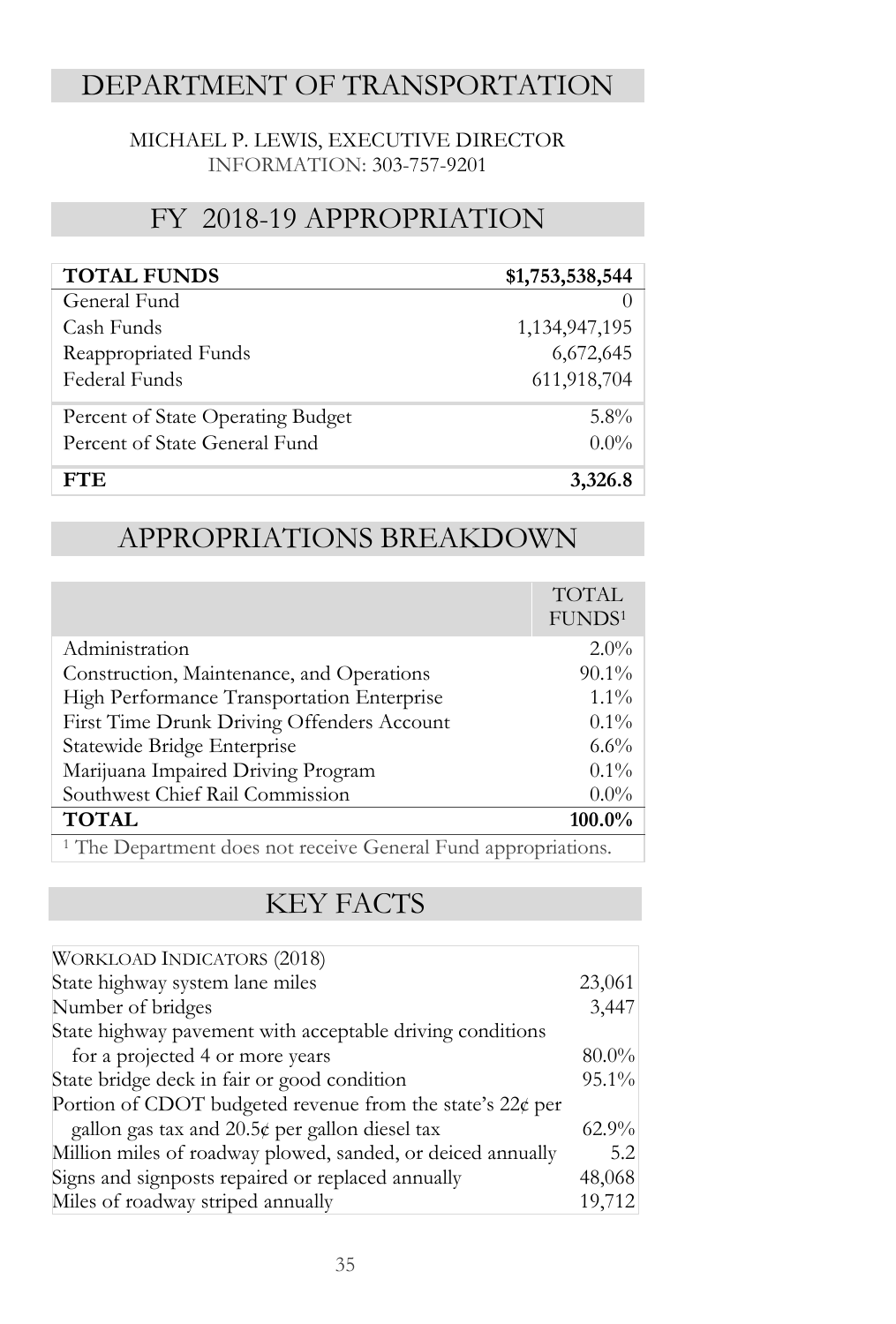### DEPARTMENT OF THE TREASURY

#### WALKER STAPLETON, STATE TREASURER INFORMATION: 303-866-2441

#### FY 2018-19 APPROPRIATION

| <b>TOTAL FUNDS</b>                | \$814,099,929 |
|-----------------------------------|---------------|
| General Fund                      | 400,329,817   |
| Cash Funds                        | 396,084,849   |
| Reappropriated Funds              | 17,685,263    |
| Percent of State Operating Budget | $2.7\%$       |
| Percent of State General Fund     | $3.5\%$       |
| FTE.                              | 32.9          |

#### APPROPRIATIONS BREAKDOWN

|                            | <b>GENERAL</b><br><b>FUND</b> | <b>TOTAL</b><br><b>FUNDS</b> |
|----------------------------|-------------------------------|------------------------------|
|                            |                               |                              |
| Administration             | $0.3\%$                       | $0.3\%$                      |
| Unclaimed Property Program | $0.0\%$                       | $0.3\%$                      |
| Special Purpose            | $99.7\%$                      | $99.4\%$                     |
| <b>TOTAL</b>               | $100.0\%$                     | 100.0%                       |

| SENIOR CITIZEN/DISABLED VETERAN PROPERTY TAX EXEMPTION |                  |
|--------------------------------------------------------|------------------|
| REIMBURSEMENTS (CY 2017)                               |                  |
| Senior citizen exemptions                              | $$128.2$ million |
| Disabled veteran exemptions                            | \$4.0 million    |
|                                                        |                  |
| UNCLAIMED PROPERTY PROGRAM (FY 2016-17)                |                  |
| Annual revenues                                        | $$89.8$ million  |
| Annual value of claims paid                            | $$21.5$ million  |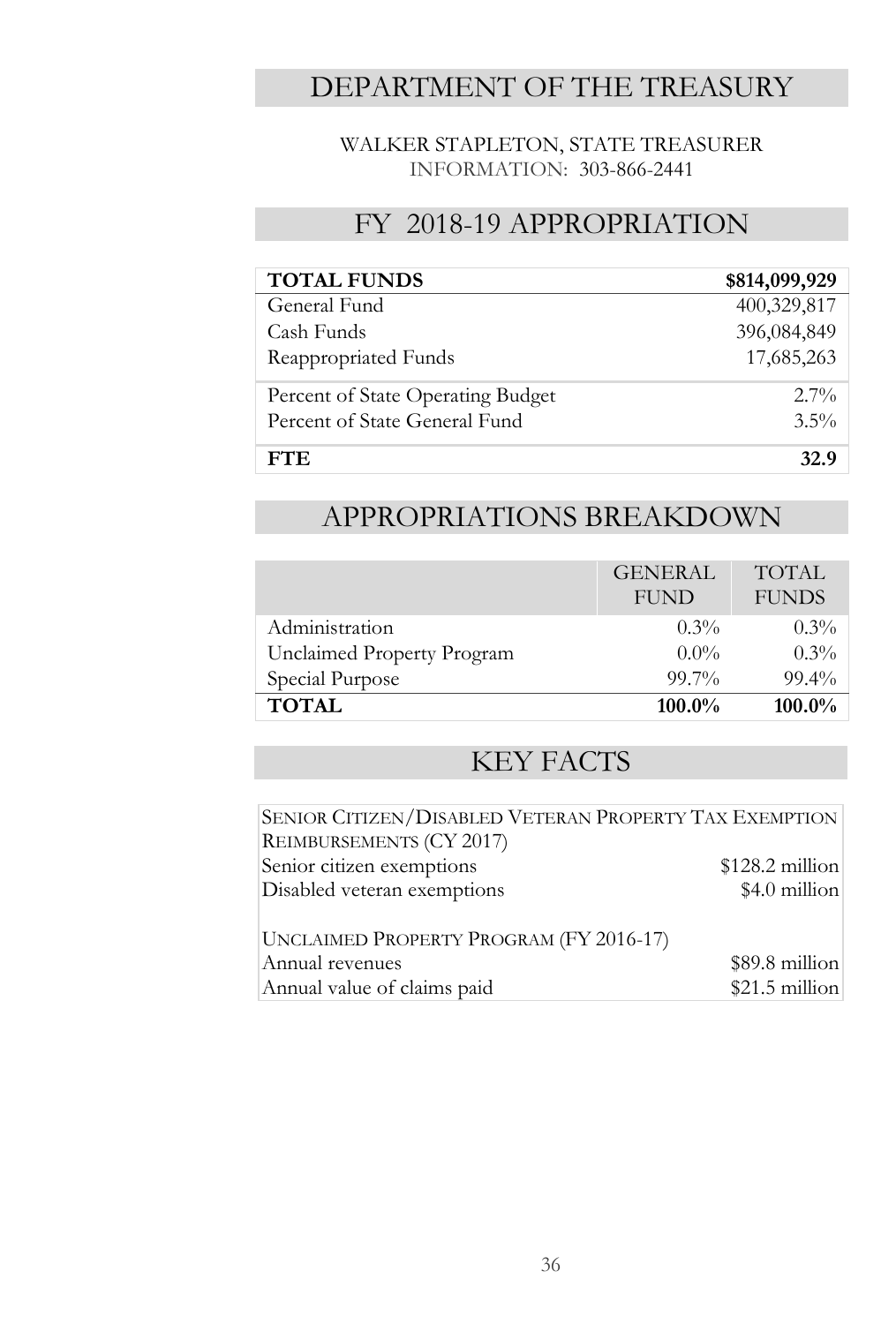### CAPITAL CONSTRUCTION

#### FY 2018-19 APPROPRIATION

| <b>TOTAL FUNDS</b>        | \$372,928,085 |
|---------------------------|---------------|
| Capital Construction Fund | 154,545,526   |
| Cash Funds                | 194,459,733   |
| Reappropriated Funds      | 18,743,326    |
| Federal Funds             | 5,179,500     |

### APPROPRIATIONS BREAKDOWN

|                               | CAPITAL      |              |
|-------------------------------|--------------|--------------|
|                               | CONSTRUCTION | TOTAL        |
| <b>DEPARTMENT</b>             | <b>FUND</b>  | <b>FUNDS</b> |
| Agriculture                   | $0.6\%$      | $0.2\%$      |
| Corrections                   | $3.9\%$      | 1.6%         |
| Education                     | $0.0\%$      | $0.0\%$      |
| Governor                      | 21.5%        | 13.9%        |
| Health Care Policy and        |              |              |
| Financing                     | $1.2\%$      | $1.8\%$      |
| <b>Higher Education</b>       | 46.8%        | $61.5\%$     |
| Human Services                | $22.5\%$     | $9.9\%$      |
| Judicial                      | $0.0\%$      | $0.0\%$      |
| Labor and Employment          | $0.0\%$      | $1.7\%$      |
| Law                           | $0.0\%$      | $0.0\%$      |
| Legislative                   | $0.0\%$      | $0.0\%$      |
| Local Affairs                 | $0.0\%$      | $0.0\%$      |
| Military and Veterans Affairs | $0.0\%$      | $0.0\%$      |
| <b>Natural Resources</b>      | $0.0\%$      | $7.0\%$      |
| Personnel                     | $2.0\%$      | $0.8\%$      |
| Public Health and Environment | $0.9\%$      | $1.2\%$      |
| Public Safety                 | $0.0\%$      | $0.0\%$      |
| <b>Regulatory Agencies</b>    | $0.0\%$      | $0.0\%$      |
| Revenue                       | $0.0\%$      | $0.0\%$      |
| State                         | $0.0\%$      | $0.0\%$      |
| Transportation                | $0.5\%$      | $0.4\%$      |
| Treasury                      | $0.0\%$      | $0.0\%$      |
| <b>TOTAL</b>                  | $100.0\%$    | $100.0\%$    |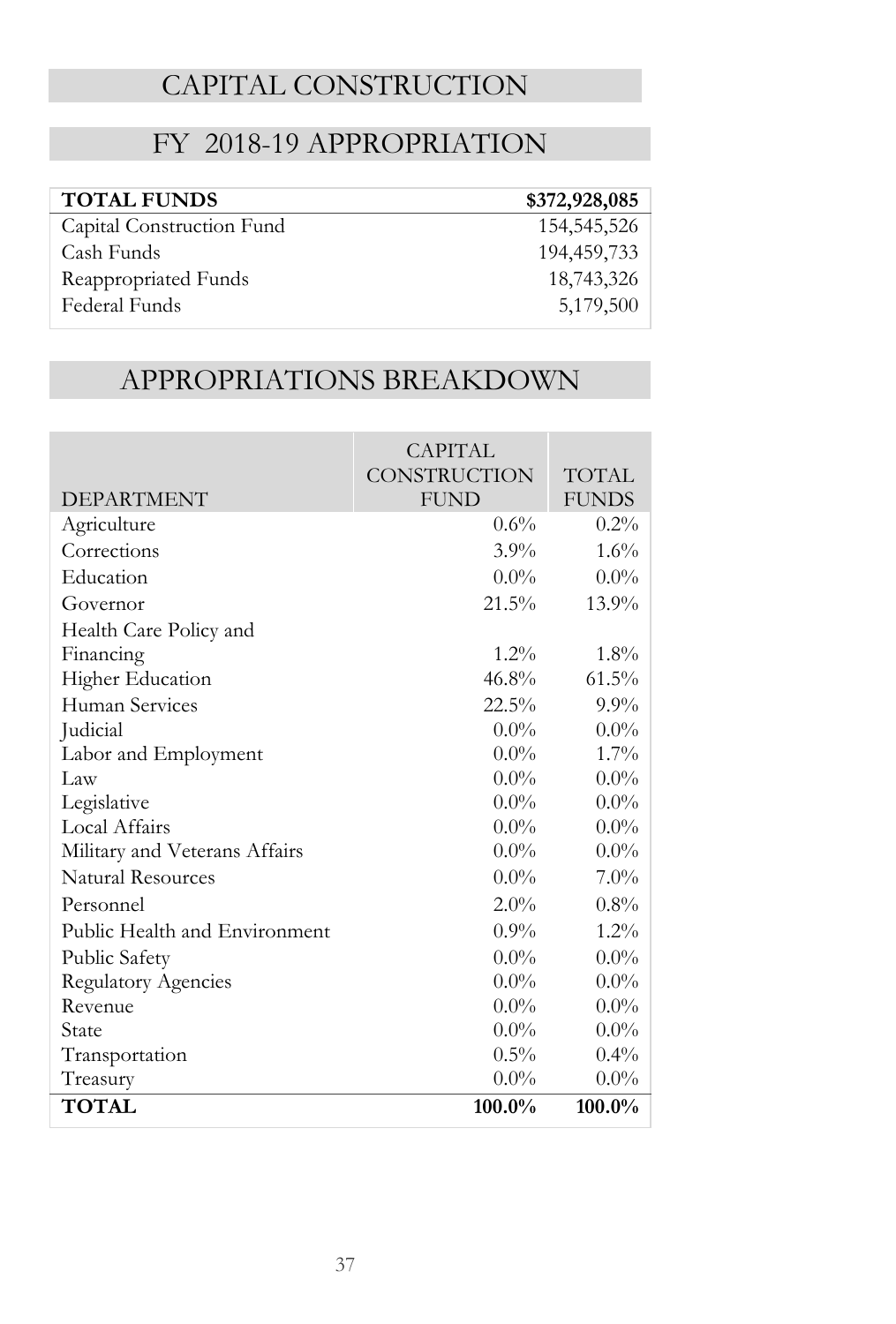|                                  | CAPITAL             |              |
|----------------------------------|---------------------|--------------|
| <b>INSTITUTIONS OF</b>           | <b>CONSTRUCTION</b> | <b>TOTAL</b> |
| <b>HIGHER EDUCATION</b>          | <b>FUND</b>         | <b>FUNDS</b> |
| <b>Adams State University</b>    | $4.7\%$             | $1.5\%$      |
| Arapahoe Community College       | $0.0\%$             | $0.0\%$      |
| Auraria Higher Education Center  | $1.3\%$             | $0.4\%$      |
| Co. Comm. Coll. Sys at Lowry     | $0.7\%$             | $0.2\%$      |
| Colorado Mesa University         | $2.0\%$             | $0.7\%$      |
| Colorado School of Mines         | $10.7\%$            | $6.2\%$      |
| Colorado State University        | 7.9%                | $2.5\%$      |
| Colorado State Univ. - Pueblo    | $23.2\%$            | $7.3\%$      |
| Community College of Denver      | $0.0\%$             | $0.0\%$      |
| Fort Lewis College               | $4.2\%$             | $1.5\%$      |
| Front Range Community College    | 19.9%               | $8.3\%$      |
| History Colorado                 | $0.0\%$             | $0.3\%$      |
| Lamar Community College          | $0.0\%$             | $0.0\%$      |
| Metropolitan State Univ. Denver  | $0.0\%$             | $0.0\%$      |
| Morgan Community College         | $0.8\%$             | $0.3\%$      |
| Northeastern Junior College      | $0.0\%$             | $0.0\%$      |
| Northwestern Comm. College       | $0.0\%$             | $0.0\%$      |
| Otero Junior College             | $0.0\%$             | $0.0\%$      |
| Pikes Peak Community College     | $1.4\%$             | $0.4\%$      |
| Pueblo Community College         | $0.0\%$             | $0.0\%$      |
| Red Rocks Community College      | $0.4\%$             | $0.1\%$      |
| Trinidad State Junior College    | $0.0\%$             | $0.0\%$      |
| Univ. of Colorado at Boulder     | $1.1\%$             | $0.3\%$      |
| Univ. of Co. at Colorado Springs | $0.0\%$             | $0.0\%$      |
| University of Colorado Denver    | $17.1\%$            | 68.3%        |
| University of Northern Colorado  | $0.0\%$             | $0.0\%$      |
| Western State Colorado Univ.     | $4.8\%$             | $1.6\%$      |
| <b>TOTAL</b>                     | 100.0%              | 100.0%       |

| TRANSFERS TO THE CAPITAL CONSTRUCTION        |               |
|----------------------------------------------|---------------|
| FUND (CCF) - FY 2018-19 (H.B. 18-1340)       |               |
| General Fund (GF) for building capital       | \$73,974,850  |
| GF for information technology                | 15,206,760    |
| State Historical Fund for Hist. Prop. Rehab. | 150,000       |
| GF Exempt for transportation projects        | 500,000       |
| GF Transfer in H.B. 18-1006                  | 700,000       |
| GF Transfer in S.B. 17-262                   | 60,000,000    |
| Total Transfers to the CCF (FY 2018-19)      | \$150,531,610 |
| <b>GF TRANSFER TO THE CONTROLLED</b>         |               |
| MAINTENANCE TRUST FUND (CMTF) -              |               |
| FY 2018-19 (H.B. 18-1340)                    | \$30,000,000  |